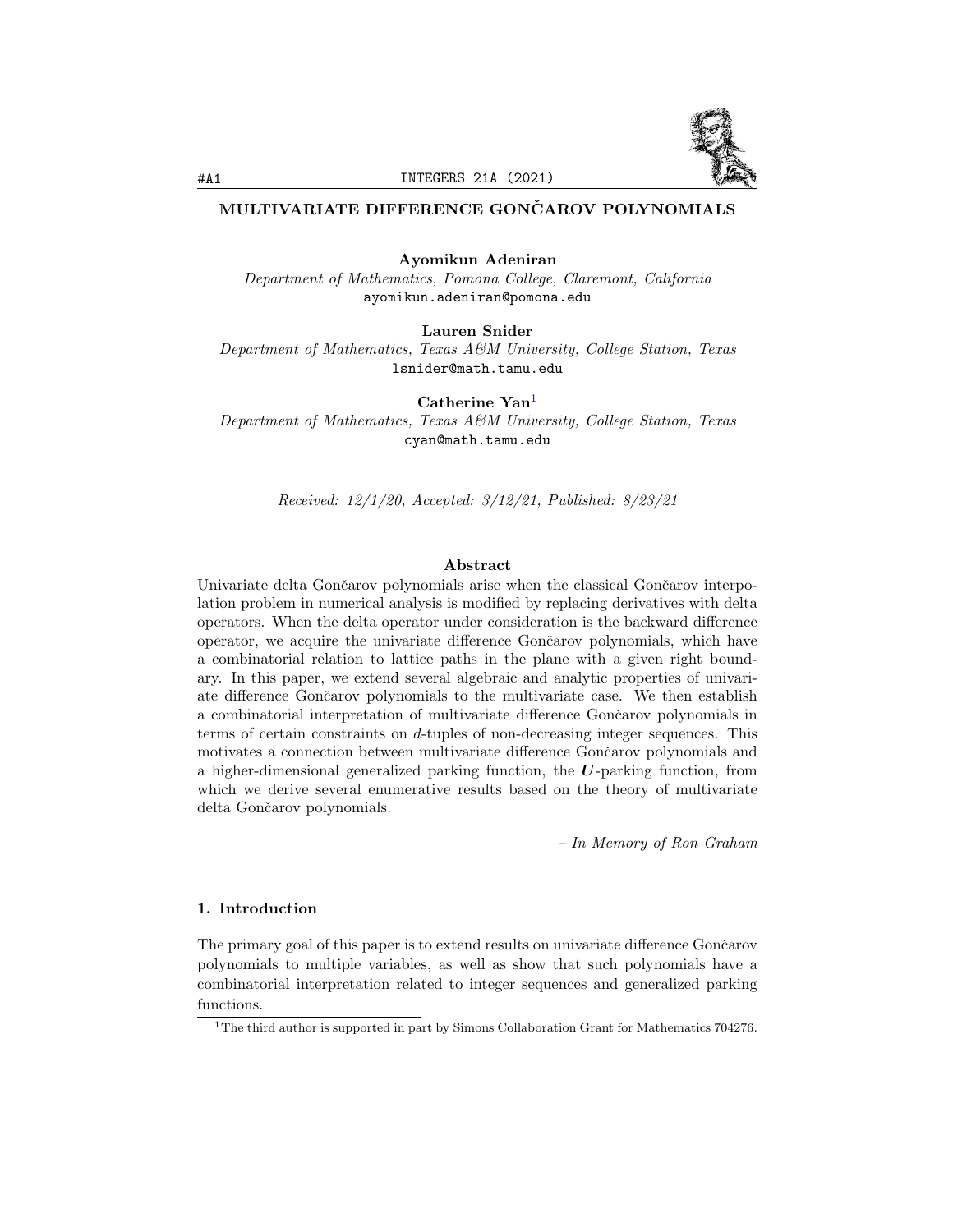Central to these problems is the theory of Gončarov polynomials, which arose in the fields of numerical analysis and appromixation theory from an interpolation problem posed by Gončarov  $[6]$ :

**Gončarov Interpolation:** Find a degree n polynomial  $p(x)$  such that for  $i =$  $0, 1, \ldots$ , the *i*-th derivative  $p^{(i)}(x)$  evaluated at a given point  $a_i$  has a prescribed value  $b_i$ .

The solution to this interpolation problem consists of a linear combination of the Gončarov polynomials  $\{g_n(x; a_0, a_1, \ldots, a_{n-1})\}_{n \in \mathbb{N}}$ , where  $g_n(x; a_0, a_1, \ldots, a_{n-1})$  is the unique polynomial of degree  $n$  satisfying the biorthogonality condition

$$
g_n^{(i)}(a_i; a_0, a_1, \ldots, a_{n-1}) = n! \delta_{in}.
$$

The Gončarov polynomials have been extensively studied for their analytical properties, but their remarkable application to parking functions, which have a vast literature in combinatorics, was surely an unforeseen consequence by Gončarov. A (classical) parking function is a sequence  $(x_1, x_2, \ldots, x_n)$  of non-negative integers whose non-decreasing rearrangement  $x_{(1)} \leq x_{(2)} \leq \cdots \leq x_{(n)}$  satisfies  $x_{(i)} < i$  for all i. The sequence  $x_{(1)} \leq x_{(2)} \leq \cdots \leq x_{(n)}$  is referred to as the order statistics of  $(x_1, x_2, \ldots, x_n)$ . More generally, given a vector  $\mathbf{u} = (u_1, \ldots, u_n)$ , a **u**-parking function is a sequence  $(x_1, x_2, \ldots, x_n)$  of non-negative integers whose order statistics satisfy  $x_{(i)} < u_i$ . Kung and Yan [\[10\]](#page-20-0) showed that Gončarov polynomials are in direct correspondence with  $u$ -parking functions, and hence the numerous algebraic and analytic properties of the former extend necessarily to the latter. Classical parking functions correspond to the case  $u = (1, 2, \ldots, n)$ .

When the Gončarov interpolation problem is extended to multiple variables with partial derivatives  $\partial_{x_1}, \ldots, \partial_{x_d}$ , a basis of the solutions is the set of multivariate Gončarov polynomials. Khare, Lorentz, and Yan provide a thorough treatment of bivariate Gonˇcarov polynomials in [\[7\]](#page-19-1), establishing numerous properties analogous to those of the univariate case, and showing that a bivariate Gončarov polynomial counts pairs of integer sequences whose order statistics satisfy certain constraints. This work naturally extends to d-dimensions and leads to a notion of higher-dimensional generalized parking functions, namely, the  $U$ -parking functions, where  $U$  is a set of nodes in  $\mathbb{N}^d$ .

Another profound generalization of Gončarov polynomials is obtained by applying the rich theory of delta operators and finite operator calculus, which is a unified theory on linear operators analogous to the differentiation operator D and special polynomials developed by Rota, Kahaner, and Odlyzko [\[16\]](#page-20-1). Replacing D with an arbitrary delta operator in the Gončarov interpolation problem, Lorentz, Tringali, and Yan [\[11,](#page-20-2) [12\]](#page-20-3) introduced the delta Gončarov polynomials and extended many of the algebraic properties of (classical) Gonˇcarov polynomials to this generalized case. They also studied multivariate delta Gončarov polynomials and characterized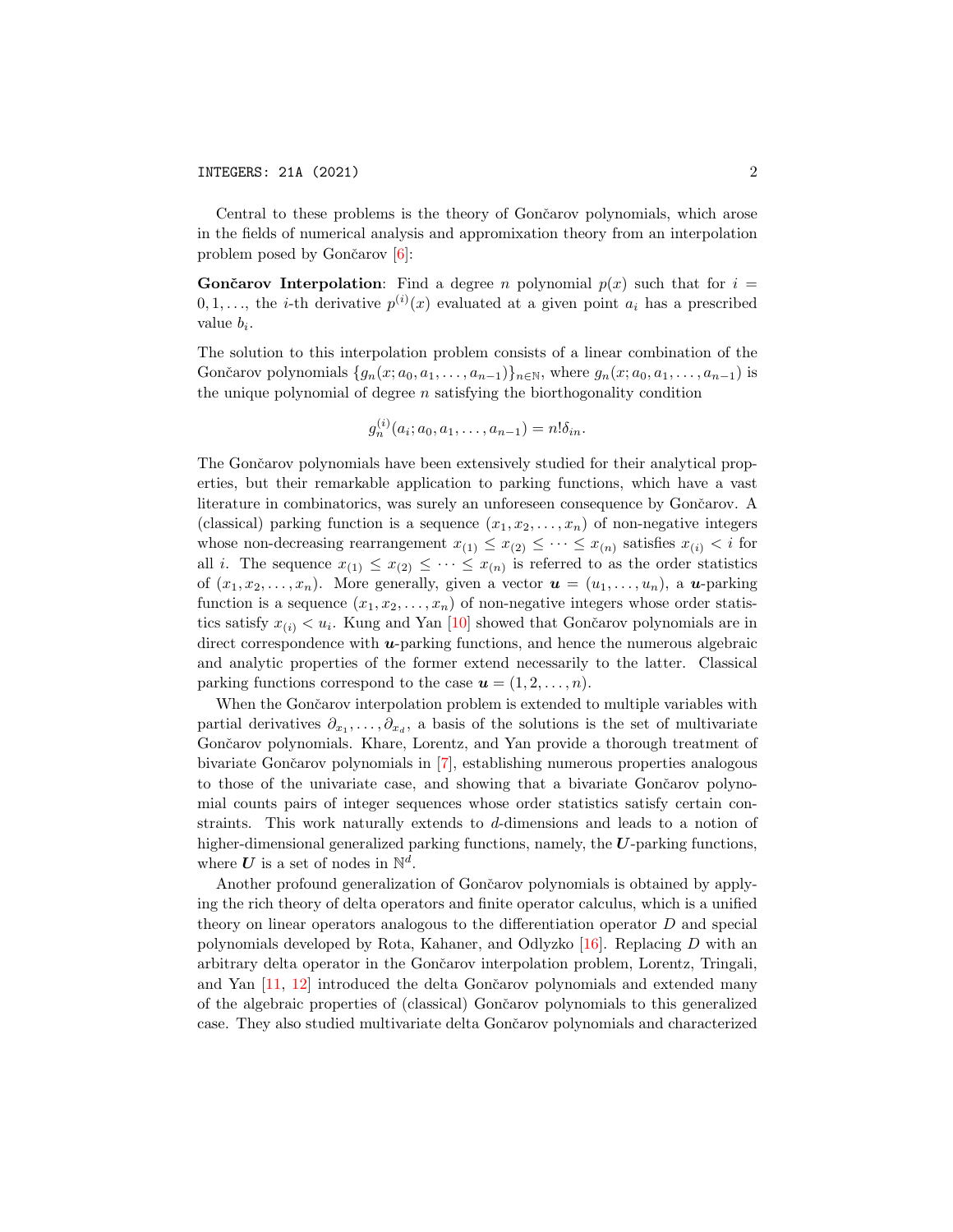those that are of binomial type. A complete combinatorial interpretation for uni-variate delta Gončarov polynomials was given by Adeniran and Yan [\[1\]](#page-19-2) in terms of weighted enumerators in partition lattices and exponential families.

Of particular interest to us are the difference Gončarov polynomials, which are closely related to lattice paths and integer sequences. Here the delta operator is the backward difference operator  $\Delta$ . In [\[9\]](#page-20-4), the algebraic and combinatorial properties of the univariate difference Gončarov polynomials are presented. In the current paper we seek to extend these properties to the multivariate case and investigate their combinatorial significance. The remainder of the paper is organized as follows. Section 2 recalls the basic definition and properties of univariate difference Gončarov polynomials. In Section 3, we specifically examine bivariate difference Gončarov polynomials and extend the algebraic and analytic properties of their univariate analogues to two variables. Section 4 characterizes the relationship between bivariate difference Gonˇcarov polynomials and integer sequences. Finally, in Section 5 we state the corresponding results in higher dimensions.

#### 2. Univariate Difference Gončarov Polynomials

We begin by briefly summarizing the theory of delta Gončarov polynomials with a focus on univariate difference Gončarov polynomials. The detailed theory on delta operators is developed by Mullin and Rota in  $[14]$ , and the theory of delta Gončarov polynomials is introduced in [\[11\]](#page-20-2).

Consider the vector space  $\mathbb{F}[x]$  of all polynomials in the variable x over a field  $\mathbb F$ of characteristic zero. For  $a \in \mathbb{F}$ , let  $E_a : \mathbb{F}[x] \to \mathbb{F}[x]$  be the shift operator defined by  $E_a(f)(x) = f(x+a)$ , and let  $\varepsilon(a) : \mathbb{F}[x] \to \mathbb{F}$  be the linear functional that evaluates  $p(x) \in \mathbb{F}[x]$  at  $a \in \mathbb{F}$ . A delta operator is a linear operator  $\mathfrak{d} : \mathbb{F}[x] \to \mathbb{F}[x]$ that is shift-invariant, i.e.,  $\mathfrak{d}E_a = E_a \mathfrak{d}$  for all  $a \in \mathbb{F}$ , and satisfies  $\mathfrak{d}(x) = c$  for some nonzero constant  $c$ . The differentiation operator  $D$  is one example of a delta operator. Another example is the backward difference operator  $\Delta = I - E_{-1}$ , which is defined by  $\Delta p(x) = p(x) - p(x - 1)$ .

Every delta operator  $\mathfrak d$  has a unique polynomial sequence  $(p_n(x))_{n\in\mathbb N}$  such that  $p_n(x)$  is of degree n,  $p_n(0) = \delta_{0n}$ , and  $p_n(x) = np_{n-1}(x)$ . Such a sequence is called the basic sequence associated to  $\mathfrak d$ . Moreover, any shift-invariant operator T can be expanded as a formal power series of  $\mathfrak d$  by the formula

$$
T = \sum_{k \geq 0} \frac{a_k}{k!} \mathfrak{d}^k,
$$

where  $a_k = \varepsilon_0(T(p_k(x)))$ .

For a delta operator  $\mathfrak{d}$ , suppose that  $(\psi_s(\mathfrak{d}))_{s\in\mathbb{N}}$  is a sequence of linear operators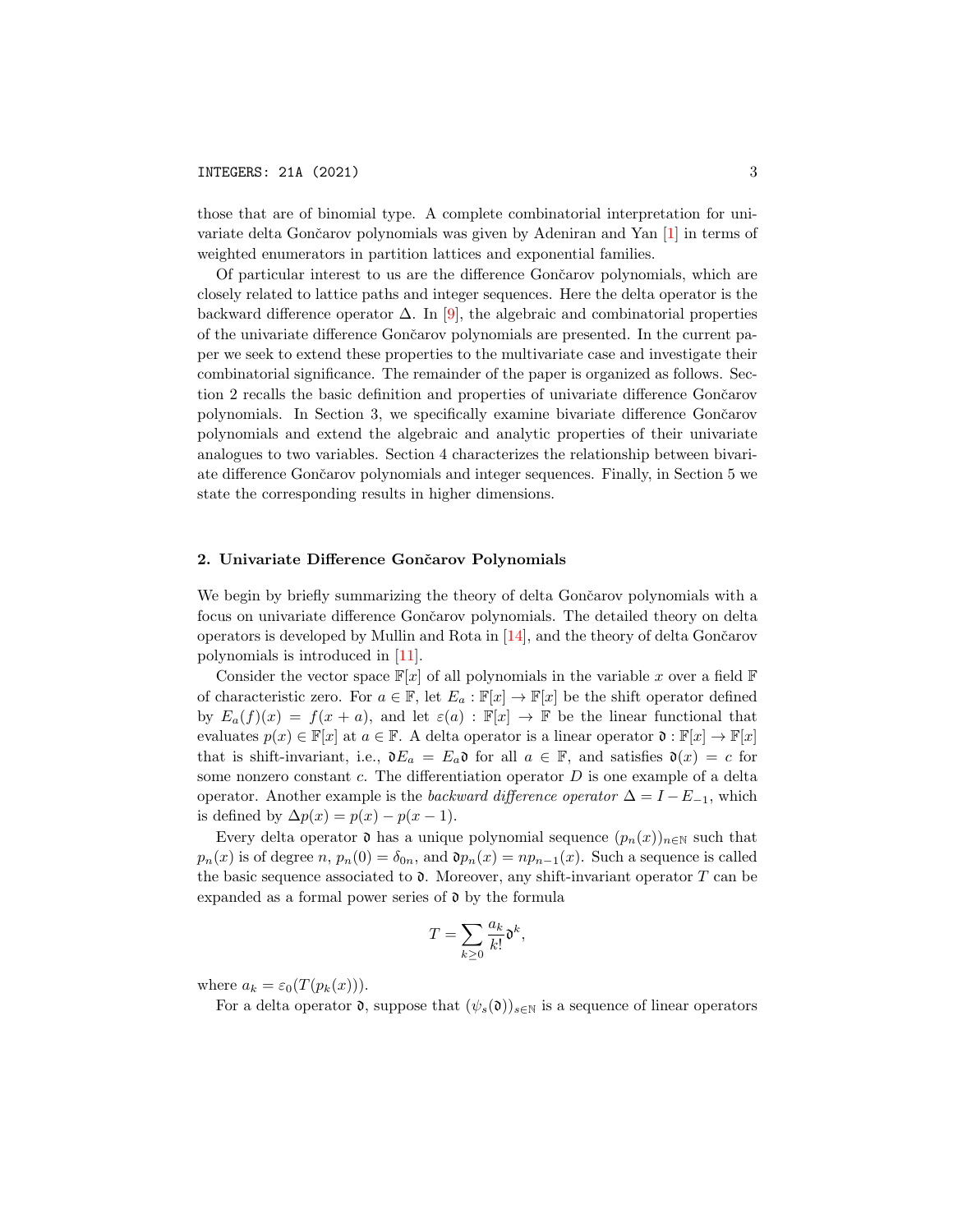of the form

$$
\psi_s(\mathfrak{d})=\mathfrak{d}^s\sum_{r=0}^\infty b_{s,r}\mathfrak{d}^r,
$$

where  $b_{s,r} \in \mathbb{F}$  and  $b_{s,0} \neq 0$ . Then there exists a unique sequence of polynomials  $(f_n(x))_{n\in\mathbb{N}}$  in  $\mathbb{F}[x]$  such that each  $f_n(x)$  has degree n and satisfies

$$
\varepsilon(0)\psi_s(\mathfrak{d})f_n(x) = n!\delta_{sn} \quad \text{for all } s \in \mathbb{N},
$$

where  $\delta_{sn}$  is the Kronecker delta. In this case, we say that the polynomial sequence  $(f_n(x))_{n\in\mathbb{N}}$  is *biorthogonal* to the sequence of linear operators  $(\psi_s(\mathfrak{d}))_{s\in\mathbb{N}}$ . In fact, the polynomials  $(f_n(x))_{n\in\mathbb{N}}$  form a basis of  $\mathbb{F}[x]$ .

Let the delta operator  $\mathfrak d$  be the backward difference operator  $\Delta$ . Then the sequence of upper factorial functions  $(x^{(n)})_{n\in\mathbb{N}}$  defined by  $x^{(0)} = 1$  and  $x^{(n)} =$  $x(x + 1) \cdots (x + n - 1)$  for  $n \ge 1$  is the basic sequence associated to  $\Delta$ . Given a sequence  $a_0, a_1, \ldots$  of nodes in  $\mathbb{F}$ , let  $(\psi_s(\Delta))_{s=0}^{\infty}$  be the sequence of linear operators given by the equation

$$
\psi_s(\Delta) = \Delta_s \sum_{r=0}^{\infty} \frac{a_s^{(r)}}{r!} \Delta^r = E_{a_s} \Delta^s.
$$

The sequence of *difference Gončarov polynomials* is the unique sequence of polynomials biorthogonal to  $(\psi_s(\Delta))_{s=0}^{\infty}$ . That is, the *n*-th difference Gončarov polynomial  $\tilde{g}_n(x; a_0, a_1, \ldots, a_{n-1})$  is the unique polynomial of degree n satisfying

$$
\varepsilon(a_s)\Delta^s g_n(x;a_0,\ldots,a_{n-1})=n!\delta_{s,n}, \qquad \text{for all } s \in \mathbb{N}.
$$

It is the difference analog of the classical univariate Gončarov polynomial, which has been comprehensively studied in interpolation theory and approximation theory  $|3|$ .

The notation for the *n*-th difference Gončarov polynomial  $\tilde{g}(x; a_0, a_1, \ldots, a_{n-1})$ reflects its dependence on only the nodes  $a_0, a_1, \ldots, a_{n-1}$ . The preprint [\[9\]](#page-20-4) contains a set of algebraic and analytic properties for  $\tilde{g}_n(x; a_0, a_1, \ldots, a_{n-1})$ . Since [\[9\]](#page-20-4) has never been published, we include those results here for completeness.

1. (Determinant formula) For any  $n \in \mathbb{N}$ ,  $\tilde{g}_n(x; a_0, a_1, \ldots, a_{n-1}) = n! \det M$ where M is an  $(n + 1) \times (n + 1)$  matrix whose  $(i, j)$ -entry,  $0 \le i, j \le n$ , is given by

$$
m_{i,j} = \begin{cases} \frac{a_i^{(j-i)}}{(j-i)!}, & \text{if } 0 \le i \le j \text{ and } i \le n-1\\ \frac{x^{(j)}}{j!} & \text{if } i = n\\ 0 & \text{otherwise.} \end{cases}
$$

2. (Expansion formula) For  $p(x) \in \mathbb{F}[x]$  of degree n,

$$
p(x) = \sum_{i=0}^n \frac{\varepsilon(0)\psi_i(\Delta)p(x)}{i!} \tilde{g}_i(x; a_0, a_1, \dots, a_{i-1}).
$$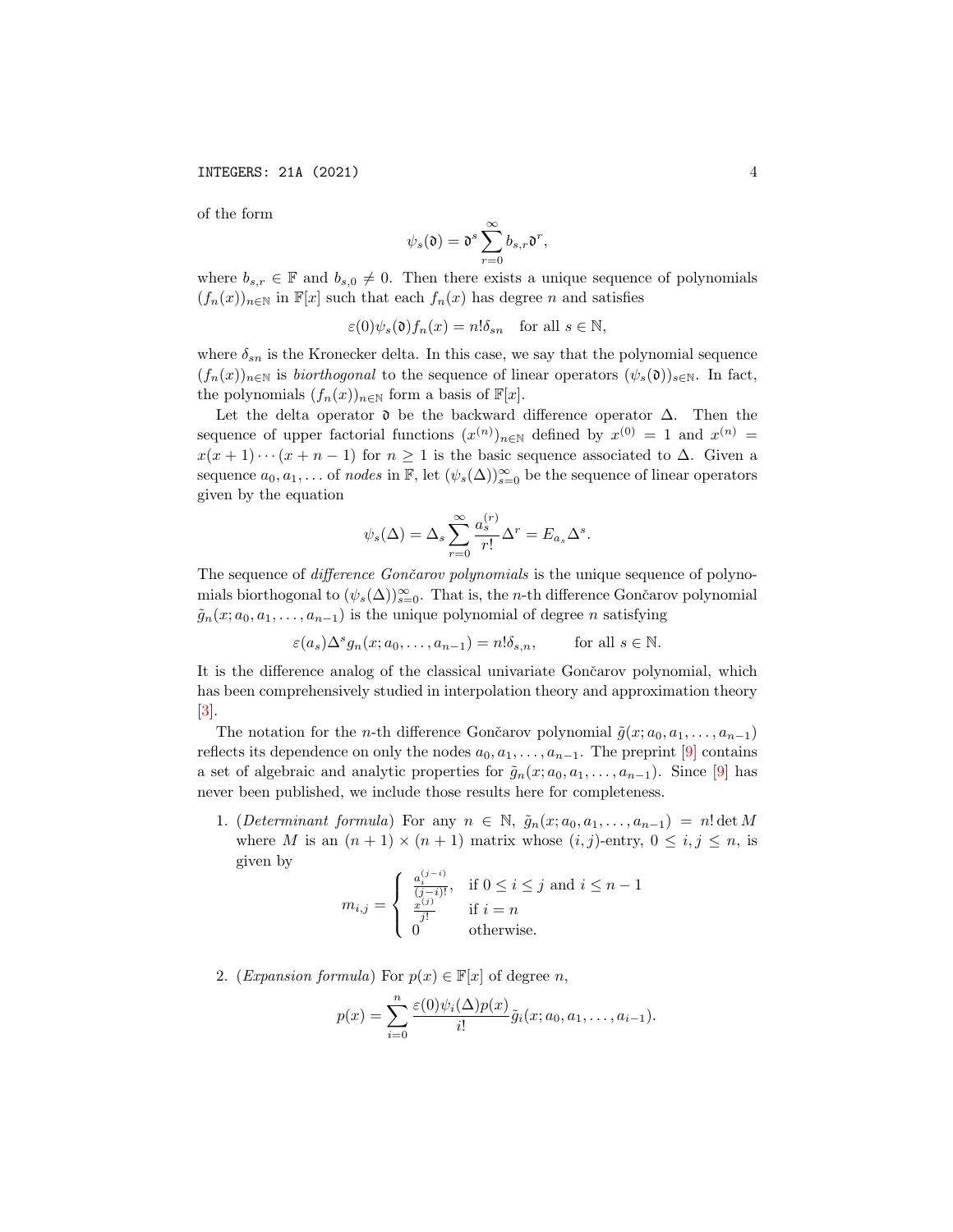3. (Linear recursion)

$$
x^{(n)} = \sum_{i=0}^{n} {n \choose i} a_i^{(n-i)} \tilde{g}_i(x; a_0, a_1, \dots, a_{i-1}).
$$

4. (Appell relation)

$$
(1-t)^{-x} = \sum_{n=0}^{\infty} \tilde{g}_n(x; a_0, a_1, \dots, a_{n-1}) \frac{t^n}{n!(1-t)^{a_n}}.
$$

5. (Difference relation) For any  $n \in \mathbb{N}$ ,

$$
\Delta \tilde{g}_n(x; a_0, a_1, \dots, a_{n-1}) = n! \tilde{g}_{n-1}(x; a_1, a_2, \dots, a_{n-1})
$$

and

$$
\tilde{g}_n(a_0;a_0,a_1,\ldots,a_{n-1})=\delta_{0n},
$$

which together uniquely determine the sequence of difference Gončarov polynomials.

6. (Shift-invariant formula)

$$
\tilde{g}_n(x+t; a_0+t, a_1+t, \dots, a_{n-1}+t) = \tilde{g}_n(x; a_0, a_1, \dots, a_{n-1}).
$$

7. (*Perturbation formula*) For positive integers m and n with  $m < n$ ,

$$
\tilde{g}_n(x; a_0, \dots, a_{m-1}, a_m + \delta_m, a_{m+1}, \dots, a_{n-1})
$$
  
=  $\tilde{g}_n(x; a_0, \dots, a_{m-1}, a_m, a_{m+1}, \dots, a_{n-1})$   
-  $\binom{n}{m} \tilde{g}_{n-m}(a_m + \delta_m; a_m, a_{m+1}, \dots, a_{n-1}) \tilde{g}_m(x; a_0, a_1, \dots, a_{m-1}).$ 

8. (Sheffer relation)

$$
\tilde{g}_n(x+y;a_0,a_1,\ldots,a_{n-1})=\sum_{i=0}^n \binom{n}{i} \tilde{g}_{n-i}(y;a_i,\ldots,a_{n-1})x^{(i)}.
$$

In particular, letting  $y = 0$  we obtain the expansion of  $\tilde{g}_n(x; a_0, a_1, \ldots, a_{n-1})$ under the basis  $(x^{(n)})_{n\in\mathbb{N}}$ .

Difference Gončarov polynomials are useful in combinatorics due to their connection with lattice paths in the plane with a given right boundary. Let  $x, n$  be positive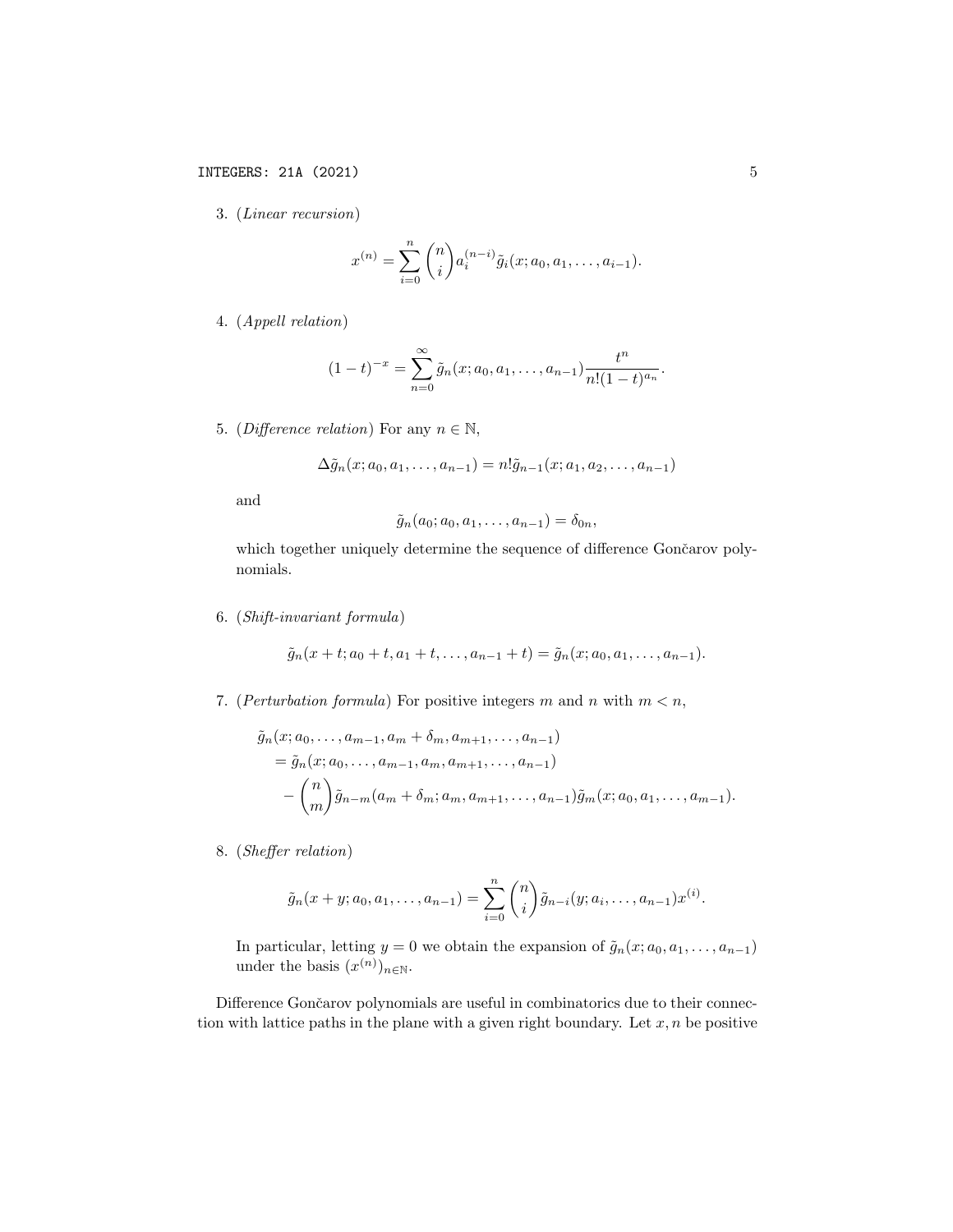integers. A lattice path in  $\mathbb{Z}^2$  from  $(0,0)$  to  $(x-1,n)$  with steps  $(1,0)$  and  $(0,1)$  can be recorded by a non-decreasing integer sequence  $(x_0, x_1, \ldots, x_{n-1})$ , where  $(x_i, i)$  is the coordinate of the rightmost point on the lattice path and the line  $y = i$ . Given  $a_0 \leq a_1 \leq \cdots \leq a_{n-1} \in [0, x]^n$ , let  $LP_n(a_0, a_1, \ldots, a_{n-1})$  be the number of lattice paths  $(x_0, x_1, ..., x_{n-1})$  from  $(0, 0)$  to  $(x-1, n)$  such that  $0 ≤ x_i < a_i$  for  $0 ≤ i ≤ n$ . Then we have the following theorem.

Theorem 1  $([9])$  $([9])$  $([9])$ .

$$
LP_n(a_0, a_1, \dots, a_{n-1}) = \frac{1}{n!} \tilde{g}_n(x; x - a_0, x - a_1, \dots, x - a_{n-1})
$$
  
= 
$$
\frac{1}{n!} \tilde{g}_n(0; -a_0, -a_1, \dots, -a_{n-1}).
$$

When  $a_i = a$  for all  $i, \tilde{g}_n(x; a, \ldots, a) = (x - a)^{(n)}$ . Hence  $LP_n(a, \ldots, a) = \frac{a^{(n)}}{n!}$ When  $a_i = a$  for all  $i$ ,  $\tilde{g}_n(x; a, \ldots, a) = (x - a)^{(n)}$ . Hence  $LP_n(a, \ldots, a) = \frac{a^{(n)}}{n!} = {a+n-1 \choose n}$ , which is clearly the number of lattice paths from  $(0, 0)$  to  $(a-1, n)$ . When  $a_i = a + (i-1)b, \tilde{g}_n(x; a, a+b, \ldots, a + (n-1)b) = (x-a)(x-a-nb+1)^{(n-1)}$ for  $n > 0$ . In particular, for  $a = b = 1$ ,  $\tilde{g}_n(0; -a_0, -a_1, \ldots, -a_{n-1})$  is the Catalan number  $\frac{1}{n+1} {2n \choose n}$ ; when  $a = 1, b \in \mathbb{N}$ , we get the Fuss-Catalan number  $\frac{1}{bn+1} {b+1 \choose n}$ . For general values of  $a_i$ 's,  $\tilde{g}_n(0; a_0, \ldots, a_{n-1})$  can be computed by the determinant formula or the linear recursion.

Lattice paths are a classical subject of study in combinatorics, having a vast literature with applications in many fields of mathematics, computer science, physics and statistics. For the combinatorial theory of lattice paths, see the monograph [\[13\]](#page-20-6) by Mohanty and the more recent comprehensive survey [\[8\]](#page-19-4) by Krattenthaler. In addition to being a basic but useful tool in lattice path counting, difference Gončarov polynomials provide a new perspective to lattice paths and connect them to other combinatorial structures that are associated with general delta operators. The most notable examples are various generalization of parking functions, which are the combinatorial structures associated with the differential operator. In fact, difference Gončarov polynomials have already appeared in enumerating parking distributions over a caterpillar graph [\[4\]](#page-19-5), and in enumerating increasing parking sequences [\[2\]](#page-19-6).

#### 3. Bivariate Difference Gončarov Polynomials

By replacing the difference operator  $\Delta$  with a set of difference operators  $\{\Delta_{x_i}\}_{i=1}^d$ , where  $d$  is a positive integer, we can define a system of multivariate biorthogonal polynomials in  $\mathbb{F}[x_1,\ldots,x_d]$  that naturally extend the univariate difference Gončarov polynomials to multiple variables. A general theory of systems of delta operators and delta Gonˇcarov polynomials in multi-variables was introduced in [\[12\]](#page-20-3) . In this paper we only need a special case: the system of delta operators is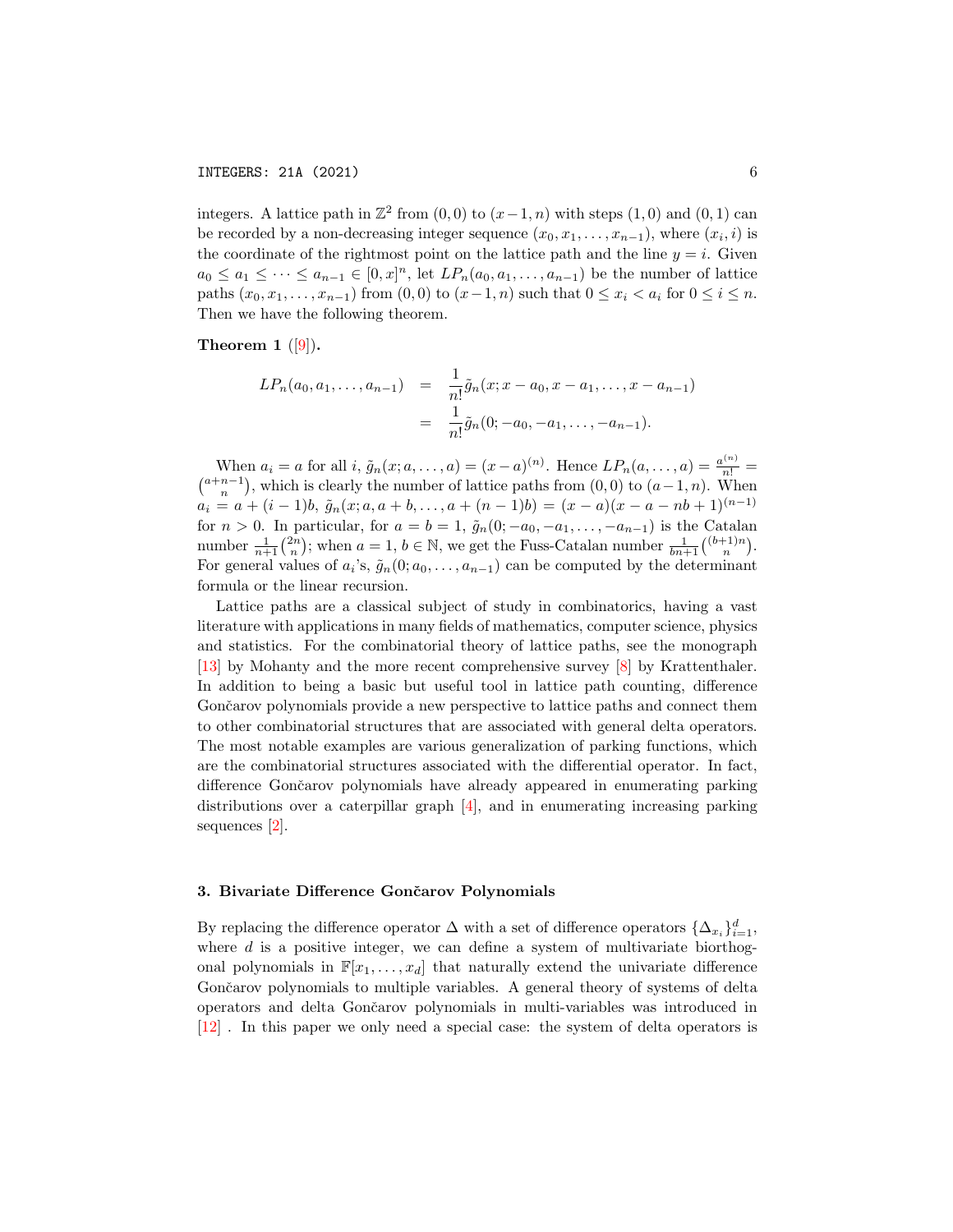$(\Delta_{x_1}, \Delta_{x_2}, \ldots, \Delta_{x_d})$ , where  $\Delta_{x_i}$  is the backward difference operator with respect to the variable  $x_i$ . We will first state the definition and the basic properties from the general theory established in [\[12\]](#page-20-3). Then we present some special algebraic properties of multivariate difference Gončarov polynomials. In the next section we discuss the combinatorial significance of such multivariate polynomials.

For simplicity and clarity, in Sections 3 and 4 we restrict our attention to the bivariate case. All the results can be extended easily to the multivariate cases, which we describe briefly in Section 5.

Fix positive integers m and n. We write  $(i, j) \preceq (m, n)$  if  $i \leq m$  and  $j \leq n$ . Let  $S_{m,n}$  denote the poset  $\{(i,j): (0,0) \preceq (i,j) \preceq (m,n)\}$  and denote the space of all bivariate polynomials having coordinate degree  $(m, n)$  by  $\prod_{m,n}^2$ . That is,

$$
\Pi_{m,n}^2 = \{ \sum_{(i,j)\in S_{m,n}} b_{i,j} x^i y^j : b_{i,j} \in \mathbb{F} \}.
$$

The following is a bivariate variation of the Gončarov interpolation problem, with difference operators replacing differential operators.

Bivariate Gončarov Interpolation with Difference Operators. Fix a nodeset  $\mathbf{Z} = \{z_{i,j} = (x_{i,j}, y_{i,j}) : (i,j) \in S_{m,n}\}.$  Given a set of numbers  $\{b_{i,j} \in \mathbb{F} : (i,j) \in S_{m,n}\}.$  $\{S_{m,n}\}\$ , find a polynomial  $p(x, y) \in \Pi_{m,n}^2$  such that, for all  $(i, j) \in S_{m,n}$ ,

$$
\varepsilon(z_{i,j})\Delta_x^i\Delta_y^j p(x,y) = b_{i,j}.
$$

From the general theory developed in [\[12\]](#page-20-3), we have that for any values  ${b_{i,j}}$ :  $(i, j) \in S_{m,n}$ , the bivariate Gončarov interpolation problem with difference operators has a unique solution in the space  $\prod_{m,n}^2$ . In particular, by taking all but one of  $\{b_{i,j} : (i,j) \in S_{m,n}\}\)$  to be 0, we can define the bivariate difference Gončarov polynomials.

**Definition 1.** Let  $Z = \{z_{i,j} = (x_{i,j}, y_{i,j}) : (i,j) \in S_{m,n}\}\)$  be a set of nodes. The bivariate difference Gončarov polynomial  $\tilde{g}_{m,n}((x,y); \mathbf{Z})$  is the unique polynomial in  $\Pi_{m,n}^2$  satisfying

<span id="page-6-0"></span>
$$
\varepsilon(z_{i,j})\Delta_x^i \Delta_y^j \tilde{g}_{m,n}((x,y);\mathbf{Z}) = m!n! \delta_{m,i} \delta_{n,j} \tag{1}
$$

for all  $(i, j) \in S_{m,n}$ .

It follows that  $\tilde{g}_{0,0}((x,y); \mathbf{Z}) = 1$ . For the special grid  $\mathbf{O} = \{z_{i,j} = (0,0) : (i,j) \in \mathbf{Z}\}$  $S_{m,n}$ , the set of difference Gončarov polynomials  $\{\tilde{g}_{m,n}((x,y);O)\}_{m,n\in\mathbb{N}}$  is called the basic sequence of the system  $(\Delta_x, \Delta_y)$ . From the interpolation conditions given in Equation  $(1)$ , it is easy to check that

$$
\tilde{g}_{m,n}((x,y);\boldsymbol{O})=x^{(m)}y^{(n)}.
$$

In general, the set  $\{\tilde{g}_{i,j}((x,y);\mathbf{Z}) : (i,j) \in S_{m,n}\}\)$  forms a basis to the solutions of the bivariate Gončarov interpolation problem with difference operators. Next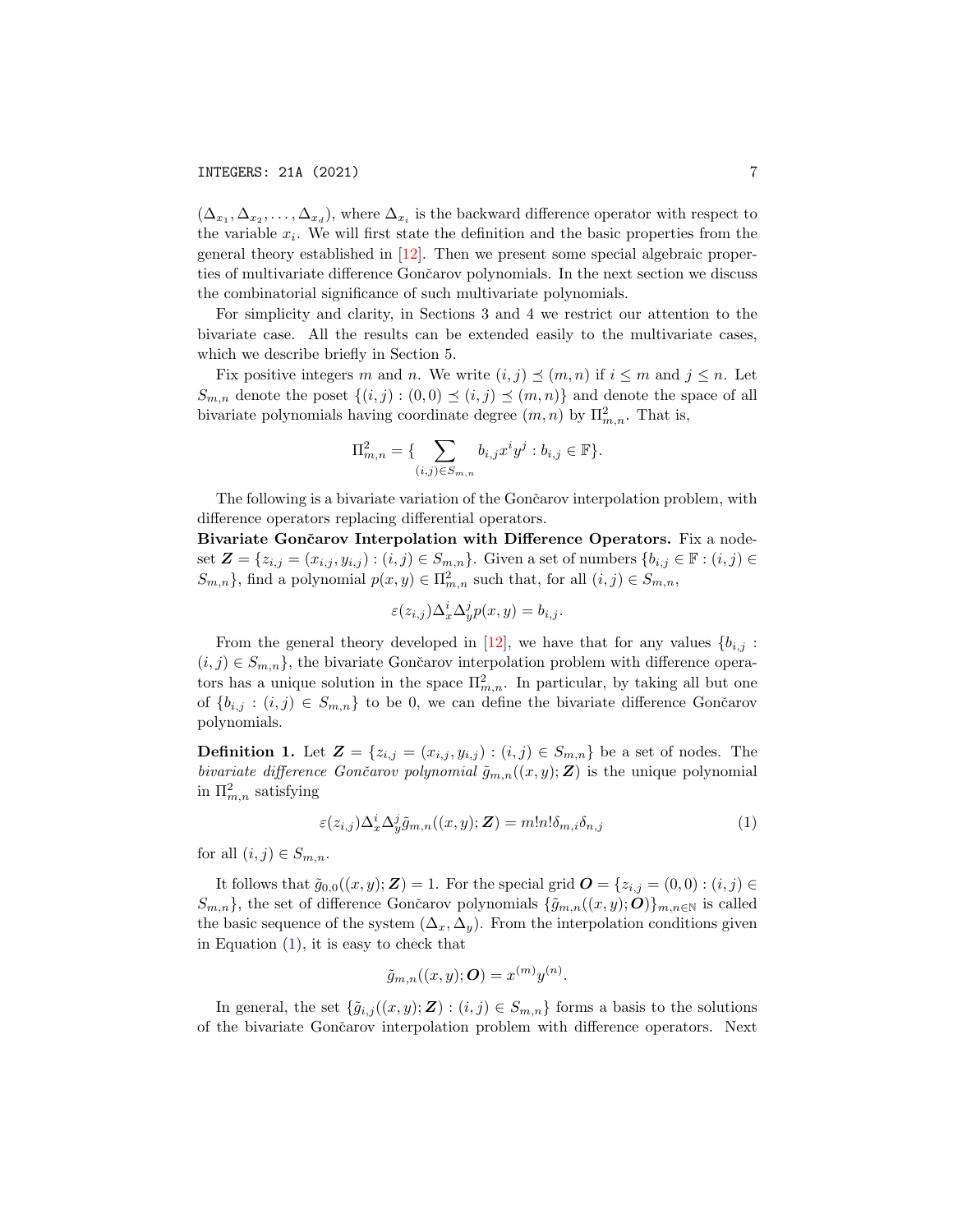we discuss the algebraic properties of bivariate difference Gončarov polynomials, analogous to those of the univariate case. We remark that Theorems [2,](#page-7-0) [3,](#page-7-1) and [9](#page-10-0) are special cases of Propositions 3.5, 3.6 and Theorem 5.1 in [\[12\]](#page-20-3), and the other results are new.

<span id="page-7-0"></span>**Theorem 2.** (Expansion formula) For any  $p(x, y) \in \Pi_{m,n}^2$ ,

$$
p(x,y) = \sum_{i=0}^{m} \sum_{j=0}^{n} \frac{1}{i!j!} \left[ \varepsilon(z_{i,j}) \Delta_x^i \Delta_y^j p(x,y) \right] \tilde{g}_{i,j}((x,y); \mathbf{Z}).
$$

Proof. This property follows immediately from the definition of bivariate difference Gončarov polynomials and the fact that  $\{\tilde{g}_{i,j}((x,y);\mathbf{Z})\}_{(i,j)\preceq(m,n)}$  forms a basis of  $\Pi^2_{m,n}$ .  $\Box$ 

<span id="page-7-1"></span>Theorem 3. (Linear recursion)

<span id="page-7-2"></span>
$$
x^{(m)}y^{(n)} = \sum_{i=0}^{m} \sum_{j=0}^{n} {m \choose i} {n \choose j} x_{i,j}^{(m-i)} y_{i,j}^{(n-j)} \tilde{g}_{i,j}((x,y); \mathbf{Z}).
$$
 (2)

*Proof.* It is obtained by letting  $p(x, y) = x^{(m)}y^{(n)}$  in the expansion formula.  $\Box$ 

Theorem 4. (Appell relation)

$$
(1-s)^{-x}(1-t)^{-y} = \sum_{m=0}^{\infty} \sum_{n=0}^{\infty} \tilde{g}_{m,n}((x,y); \mathbf{Z}) \frac{s^m}{(1-s)^{x_{m,n}}m!} \frac{t^n}{(1-t)^{y_{m,n}}n!}.
$$

Proof. Using Taylor expansion and the linear recursion formula, we have

$$
\frac{1}{(1-s)^{x}(1-t)^{y}} = \sum_{m=0}^{\infty} \sum_{n=0}^{\infty} \frac{x^{(m)}s^{m}}{m!} \frac{y^{(n)}t^{n}}{n!}
$$
\n
$$
= \sum_{m=0}^{\infty} \sum_{n=0}^{\infty} \frac{s^{m}t^{n}}{m!n!} \sum_{i=0}^{m} \sum_{j=0}^{n} {m \choose i} {n \choose j} x^{(m-i)}_{i,j} y^{(n-j)}_{i,j} \tilde{g}_{i,j}((x,y); \mathbf{Z})
$$
\n
$$
= \sum_{i=0}^{\infty} \sum_{j=0}^{\infty} \tilde{g}_{i,j}((x,y); \mathbf{Z}) \sum_{m=i}^{\infty} \frac{1}{m!} {m \choose i} x^{(m-i)}_{i,j} s^{m} \sum_{n=j}^{\infty} \frac{1}{n!} {n \choose j} y^{(n-j)}_{i,j} t^{n}
$$
\n
$$
= \sum_{i=0}^{\infty} \sum_{j=0}^{\infty} \tilde{g}_{i,j}((x,y); \mathbf{Z}) \frac{s^{i}}{i!} \frac{t^{j}}{j!} \sum_{m=i}^{\infty} \frac{x^{(m-i)}_{i,j} s^{m-i}}{(m-i)!} \sum_{n=j}^{\infty} \frac{y^{(n-j)}_{i,j} t^{n-j}}{(n-j)!}
$$
\n
$$
= \sum_{i=0}^{\infty} \sum_{j=0}^{\infty} \tilde{g}_{i,j}((x,y); \mathbf{Z}) \frac{s^{i}}{i!} \frac{t^{j}}{j!} \frac{1}{(1-s)^{x_{i,j}}} \frac{1}{(1-t)^{y_{i,j}}}.
$$

The last step uses the identity  $\frac{1}{(1-x)^n} = \sum_{k\geq 0} {n+k-1 \choose k} x^k = \sum_{k\geq 0} \frac{n^{(k)}x^k}{k!}$  $\Box$  $\frac{f''(x)}{k!}$ .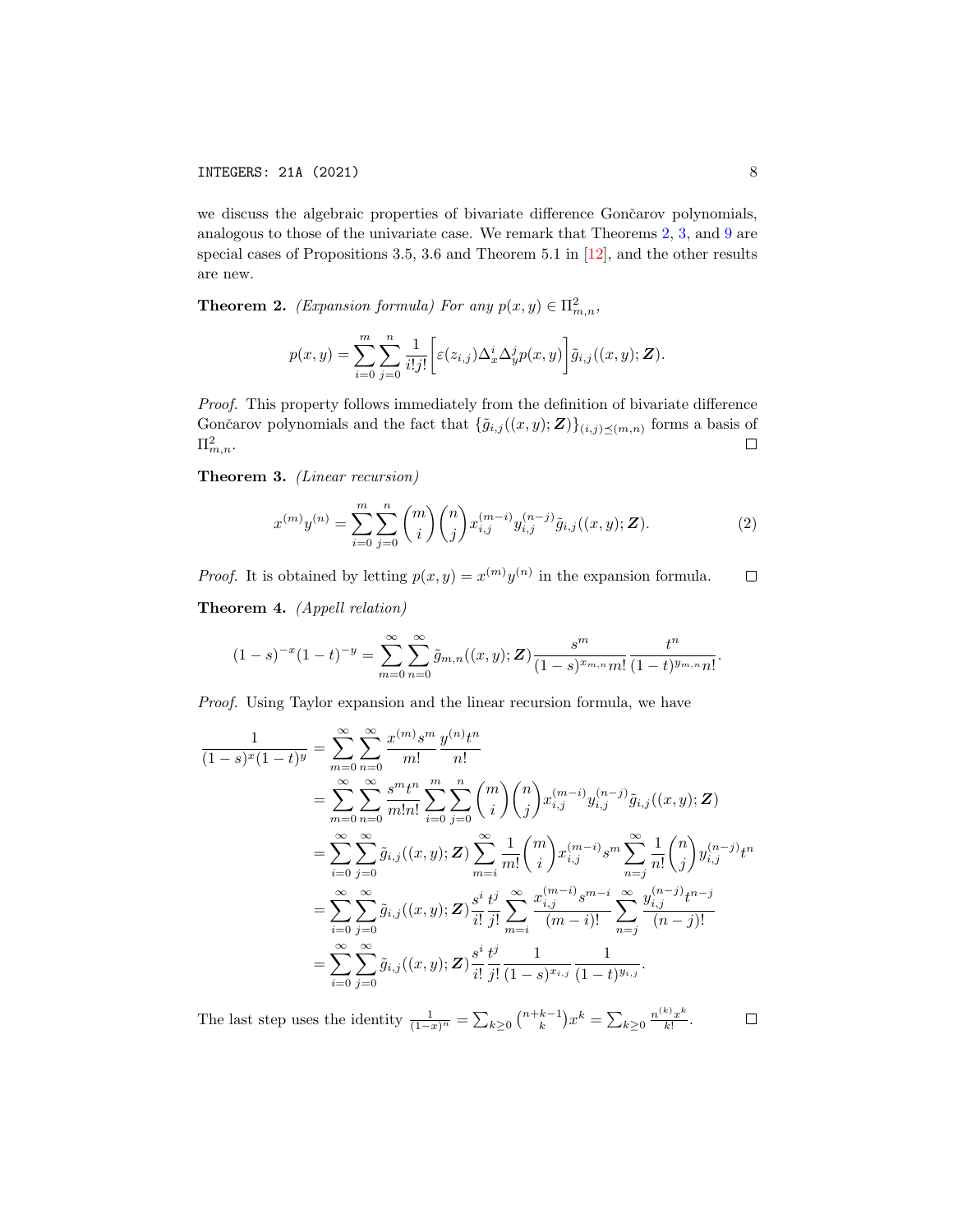The following two formulas are analogues of the differential and integral relations of the classical bivariate Gončarov polynomials studied in [\[7\]](#page-19-1). For a node-set  $\mathbf{Z} =$  $\{z_{i,j} : i,j \in \mathbb{N}\},\$ let  $\boldsymbol{LZ} = \{w_{i,j} : w_{i,j} = z_{i+1,j}, i,j \in \mathbb{N}\}\$  and  $\boldsymbol{DZ} = \{w_{i,j} : w_{i,j} = z_{i+1,j}, i,j \in \mathbb{N}\}\$  $z_{i,j+1}, i,j \in \mathbb{N}$ . From here on we will assume Z is an infinite grid with indices  $i, j \in \mathbb{N}$ , and  $\tilde{g}_{m,n}((x, y); \mathbf{Z})$  is determined by the subset  $\{z_{i,j} \in \mathbf{Z} : (i,j) \in S_{m,n}\}.$ 

**Theorem 5.** (Difference relations) For any  $m, n \in \mathbb{N}$ ,

$$
\Delta_x \tilde{g}_{m,n}((x,y); \mathbf{Z}) = m\tilde{g}_{m-1,n}((x,y); \mathbf{LZ}),
$$
  

$$
\Delta_y \tilde{g}_{m,n}((x,y); \mathbf{Z}) = n\tilde{g}_{m,n-1}((x,y); \mathbf{DZ}).
$$

Proof. We will only prove the first relation, as the second follows by symmetry. We wish to show that  $\Delta_x \tilde{g}_{m,n}((x,y); \mathbf{Z})$  and  $m\tilde{g}_{m-1,n}((x,y); \mathbf{LZ})$  satisfy the same biorthogonality conditions. Now the definition of  $\tilde{g}_{m,n}((x,y); L\mathbf{Z})$  implies that

$$
\varepsilon(z_{i+1,j})\Delta_x^i\Delta_y^j\bigg[\Delta_x\tilde{g}_{m,n}((x,y);\boldsymbol{Z})\bigg]=\varepsilon(z_{i+1,j})\Delta_x^{i+1}\Delta_y^j\tilde{g}_{m,n}((x,y);\boldsymbol{Z})=0
$$

when  $(i, j) \preceq (m - 1, n)$  with  $(i, j) \neq (m - 1, n)$ . When  $(i, j) = (m - 1, n)$ ,

$$
\varepsilon(z_{i+1,j})\Delta_x^{i+1}\Delta_y^j\tilde{g}_{m,n}((x,y);\mathbf{Z})=\varepsilon(z_{m,n})\Delta_x^m\Delta_y^n\tilde{g}_{m,n}((x,y);\mathbf{Z})=m!n!.
$$

Since  $m\tilde{g}_{m-1,n}((x,y); L\mathbf{Z})$  satisfies these same conditions, uniqueness of the interpolation yields the first difference relation.  $\Box$ 

Corollary 1. The general difference formula is

$$
\Delta_x^i \Delta_y^j \tilde{g}_{m,n}((x,y);\mathbf{Z}) = (m)_i(n)_j \tilde{g}_{m-i,n-j}((x,y);\mathbf{L}^i \mathbf{D}^j \mathbf{Z}),
$$

where  $(t)_k = t(t-1)\cdots(t-k+1)$  is the k-th lower factorial of t.

<span id="page-8-0"></span>**Theorem 6.** (Shift-invariant formula) Given a node-set  $\mathbf{Z} = \{z_{i,j} = (x_{i,j}, y_{i,j})\}$ :  $i, j \in \mathbb{N}$ , let  $\mathbf{Z} + (\xi, \eta)$  denote the set  $\{(x_{i,j} + \xi, y_{i,j} + \eta) : i, j \in \mathbb{N}\}\)$ . Then we have

 $\tilde{g}_{m,n}((x + \xi, y + \eta); \mathbf{Z} + (\xi, \eta)) = \tilde{g}_{m,n}((x, y); \mathbf{Z}).$ 

*Proof.* By definition,  $\tilde{g}_{m,n}((x,y); \mathbf{Z} + (\xi, \eta))$  is the unique polynomial in  $\prod_{m,n}^2$  satisfying interpolation conditions

$$
\varepsilon(z_{i,j})E_x^{\xi}E_y^{\eta}\Delta_x^i\Delta_y^j\tilde{g}_{m,n}((x,y);\boldsymbol{Z}+(\xi,\eta))=m!n!\delta_{im}\delta_{jn}
$$

for  $(i, j) \preceq (m, n)$ , where  $E_x^a$  and  $E_y^b$  are the shift operators  $(E_x^a f)(x, y) = f(x+a, y)$ and  $(E_y^b f)(x, y) = f(x, y+b)$ , respectively. Since these shift operators commute with the difference operators  $\Delta_x$  and  $\Delta_y$ , we may equivalently express the interpolation conditions as

$$
\varepsilon(z_{i,j})\Delta_x^i\Delta_y^j\tilde{g}_{m,n}((x+\xi,y+\eta);\boldsymbol{Z}+(\xi,\eta))=m!n!\delta_{im}\delta_{jn},
$$

which are the precise conditions satisfied by  $\tilde{g}_{m,n}((x,y); \mathbf{Z})$ .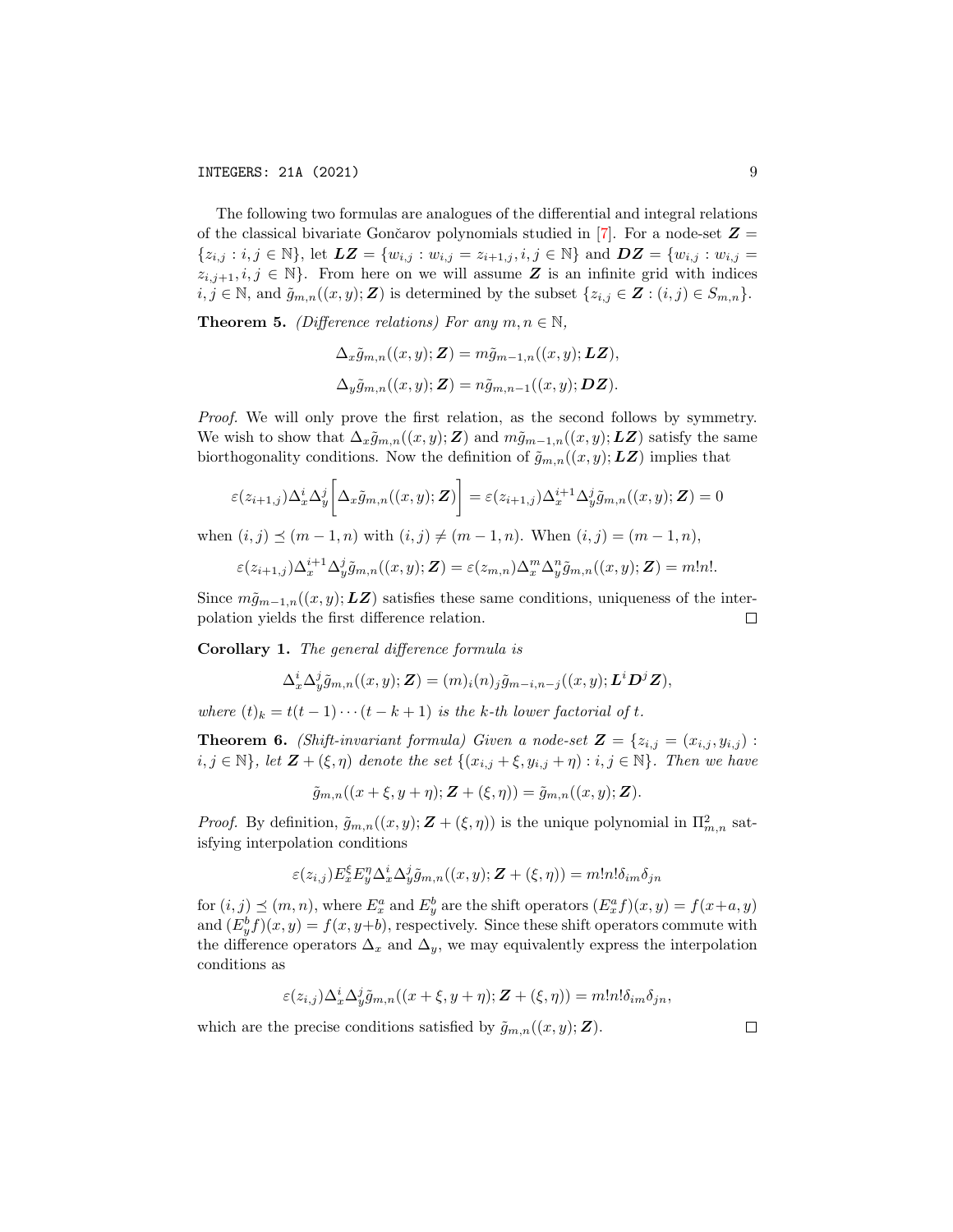<span id="page-9-0"></span>Theorem 7. (Perturbation formula) Given a set of nodes Z, suppose we perturb the  $(i_0, j_0)$ -th node of Z to  $z_{i_0, j_0}^*$ . Let  $\mathbf{Z}^*$  be the new set of nodes. Then for  $(i_0, j_0) \preceq$  $(m, n)$  but  $(i_0, j_0) \neq (m, n)$ , we have

$$
\tilde{g}_{m,n}((x,y);\mathbf{Z}^*) = \tilde{g}_{m,n}((x,y);\mathbf{Z}) \n- \binom{m}{i_0} \binom{n}{j_0} \tilde{g}_{m-i_0,n-j_0}(z_{i_0,j_0}^*;\mathbf{L}^{i_0} \mathbf{D}^{j_0} \mathbf{Z}) \tilde{g}_{i_0,j_0}((x,y);\mathbf{Z}).
$$

Proof. Let

$$
h_{m,n}(x,y) = \tilde{g}_{m,n}((x,y); \mathbf{Z}^*) + \frac{1}{i_0!j_0!} \left[ \varepsilon(z_{i_0,j_0}^*) \Delta_x^{i_0} \Delta_y^{j_0} \tilde{g}_{m,n}((x,y); \mathbf{Z}) \right] \tilde{g}_{i_0,j_0}((x,y); \mathbf{Z}).
$$

One can easily check that  $h_{m,n}(x, y)$  and  $\tilde{g}_{m,n}((x, y); \mathbf{Z})$  satisfy the same interpolation conditions and so are equal by uniqueness. Using the difference relations, we may rewrite  $h_{m,n}(x, y)$  as

$$
\tilde{g}_{m,n}((x,y); \mathbf{Z}^*) + {m \choose i_0} \left[ \varepsilon(z_{i_0,j_0}^*) \frac{1}{j_0!} \Delta_y^{j_0} \tilde{g}_{m-i_0,n}((x,y); \mathbf{L}^{i_0} \mathbf{Z}) \right] \tilde{g}_{i_0,j_0}((x,y); \mathbf{Z}) \n= \tilde{g}_{m,n}((x,y); \mathbf{Z}^*) + {m \choose i_0} {n \choose j_0} \tilde{g}_{m-i_0,n-j_0}(z_{i_0,j_0}^*; \mathbf{L}^{i_0} \mathbf{D}^{j_0} \mathbf{Z}) \tilde{g}_{i_0,j_0}((x,y); \mathbf{Z}),
$$

and the statement is proved.

**Remark**. In Theorem 7 if 
$$
(i_0, j_0) = (m, n)
$$
, then  $\tilde{g}_{m,n}((x, y); \mathbf{Z}^*) = \tilde{g}_{m,n}((x, y); \mathbf{Z})$ .  
This is because the difference operators are degree-reducing, in the sense that for a polynomial  $p(x, y)$  of coordinate degree  $(a, b)$ ,  $\Delta_x p(x, y)$  is of degree  $(a - 1, b)$  and  $\Delta_y p(x, y)$  is of degree  $(a, b - 1)$ . Hence  $\Delta_x^m \Delta_y^n \tilde{g}_{m,n}((x, y); \mathbf{Z})$  is always a constant, which must be equal to  $m!n!$  by the interpolation conditions. It also implies that the formula of  $\tilde{g}_{m,n}((x, y); \mathbf{Z})$  does not depend on the node  $z_{m,n}$ .

**Theorem 8.** (Sheffer Relation) For any non-negative integers  $m, n$  we have

$$
\tilde{g}_{m,n}((x+b,y+c); \mathbf{Z}) = \sum_{i=0}^{m} \sum_{j=0}^{n} {m \choose i} {n \choose j} \tilde{g}_{m-i,n-j}((b,c); \mathbf{L}^i \mathbf{D}^j \mathbf{Z}) x^{(i)} y^{(j)}.
$$

*Proof.* Expanding the polynomial  $\tilde{g}_{m,n}((x + b, y + c); \mathbf{Z})$  under the basis  $\{\tilde{g}_{i,j}((x,y);O)\}_{(i,j)\preceq(m,n)}$  by Theorem [2](#page-7-0) and noting that  $\tilde{g}_{i,j}((x,y);O) = x^{(i)}y^{(j)}$ ,

$$
\qquad \qquad \Box
$$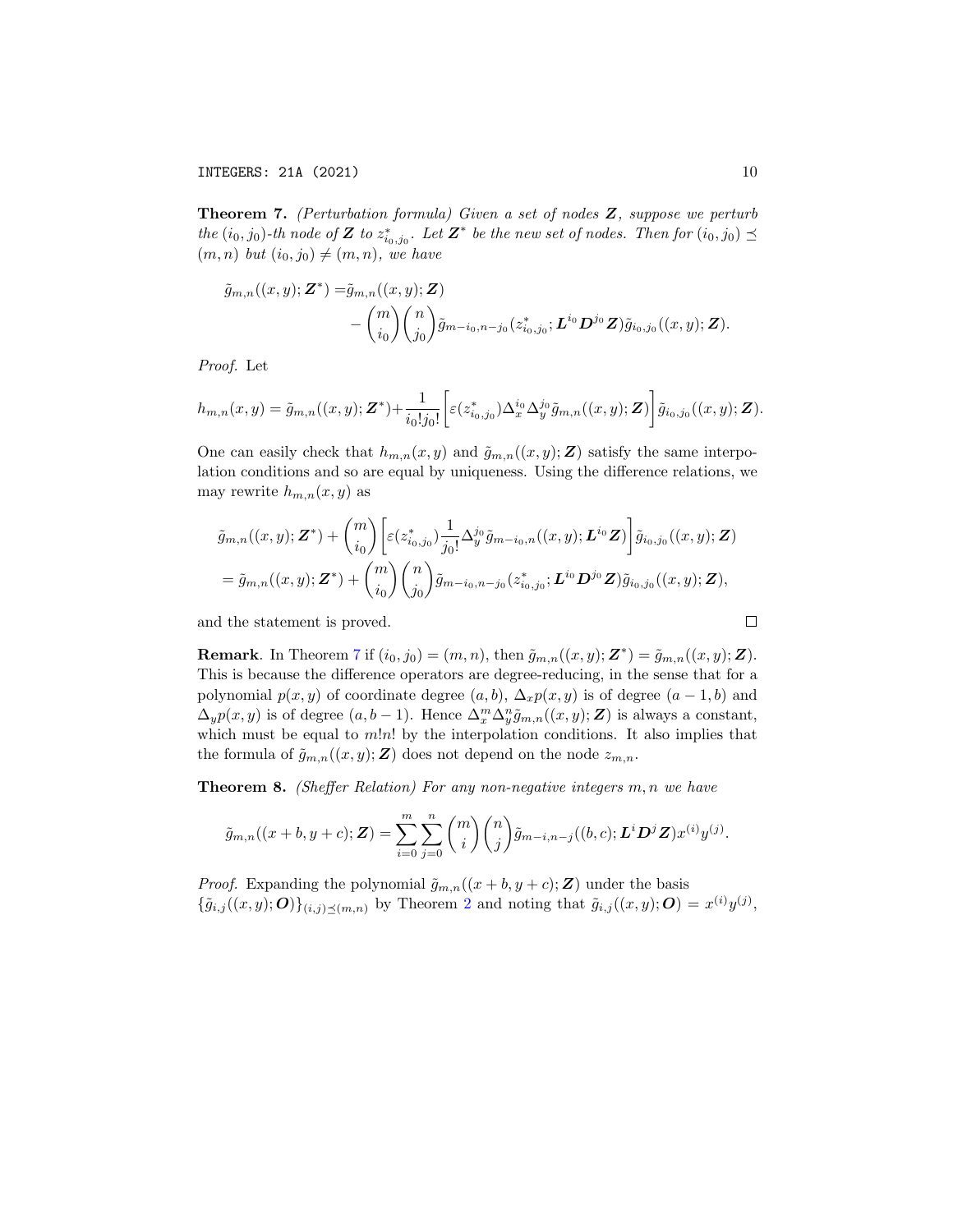we have

$$
\tilde{g}_{m,n}((x + b, y + c); \mathbf{Z})
$$
\n
$$
= \sum_{i=0}^{m} \sum_{j=0}^{n} \frac{1}{i!j!} \left[ \varepsilon(0) \Delta_x^i \Delta_y^j \tilde{g}_{m,n}((x + b, y + c); \mathbf{Z}) \right] x^{(i)} y^{(j)}
$$
\n
$$
= \sum_{i=0}^{m} \sum_{j=0}^{n} \frac{1}{i!j!} \left[ \varepsilon(0)(m)_i (n)_j \tilde{g}_{m-i,n-j}((x + b, y + c); \mathbf{L}^i \mathbf{D}^j \mathbf{Z}) \right] x^{(i)} y^{(j)}
$$
\n
$$
= \sum_{i=0}^{m} \sum_{j=0}^{n} {m \choose i} {n \choose j} \tilde{g}_{m-i,n-j}((b, c); \mathbf{L}^i \mathbf{D}^j \mathbf{Z}) x^{(i)} y^{(j)}.
$$

The following observations give a relation between the univariate and bivariate difference Gončarov polynomials. Both can be checked easily using Definition 1.

1. When  $m = 0$  or  $n = 0$ , we have

$$
\tilde{g}_{m,0}((x,y);\mathbf{Z}) = \tilde{g}_m(x;x_{0,0},x_{1,0},\ldots,x_{m-1,0}),
$$
  
\n
$$
\tilde{g}_{0,n}((x,y);\mathbf{Z}) = \tilde{g}_n(y;y_{0,0},y_{0,1},\ldots,y_{0,n-1}).
$$

2. If there exist some sequences  $\{\alpha_i\}$  and  $\{\beta_j\}$  such that  $z_{i,j} = (x_{i,j}, y_{i,j}) =$  $(\alpha_i, \beta_j)$ , then

<span id="page-10-1"></span>
$$
\tilde{g}_{m,n}((x,y); \mathbf{Z}) = \tilde{g}_m(x; \alpha_0, \dots, \alpha_{m-1})\tilde{g}_n(y; \beta_0, \dots, \beta_{n-1})
$$

is the product of univariate difference Gončarov polynomials.

In general, the closed formula of  $\tilde{g}_{m,n}((x,y); \mathbf{Z})$  is quite involved. However, a special case in which we have an elegant closed formula of  $\tilde{g}_{m,n}((x,y); \mathbf{Z})$  occurs when the node  $z_{i,j}$  is a linear transformation of  $(i, j)$ . The resulting polynomials  ${\{\tilde{g}_{m,n}((x,y);\boldsymbol{Z}) : m,n \in \mathbb{N}\}\$ are called *delta Abel polynomials*, since they are analogs of the Abel polynomial  $A(x) = x(x-a)^{n-1}$  and satisfy a multivariate identity of binomial type.

<span id="page-10-0"></span>**Theorem 9.** Assume that **Z** is a linear transformation of  $\mathbb{N}^2$  by a  $2 \times 2$  matrix A, *i.e., there are constants*  $a, b, c, d$  such that  $x_{i,j} = ai + bj$  and  $y_{i,j} = ci + dj$  for all  $i, j \in \mathbb{N}$ . Then

$$
\tilde{g}_{m,n}((x,y);\mathbf{Z}) = (xy - x_{0,n}y - y_{m,0}x)(x - x_{m,n} + 1)^{(m-1)}(y - y_{m,n} + 1)^{(n-1)}.
$$
 (3)

*Proof.* It follows from Theorem 5.1 of [\[12\]](#page-20-3) and the fact that  $(x^{(n)})_{n\in\mathbb{N}}$  is the basic sequence of the delta operator  $\Delta_x$ .  $\Box$ 

 $\Box$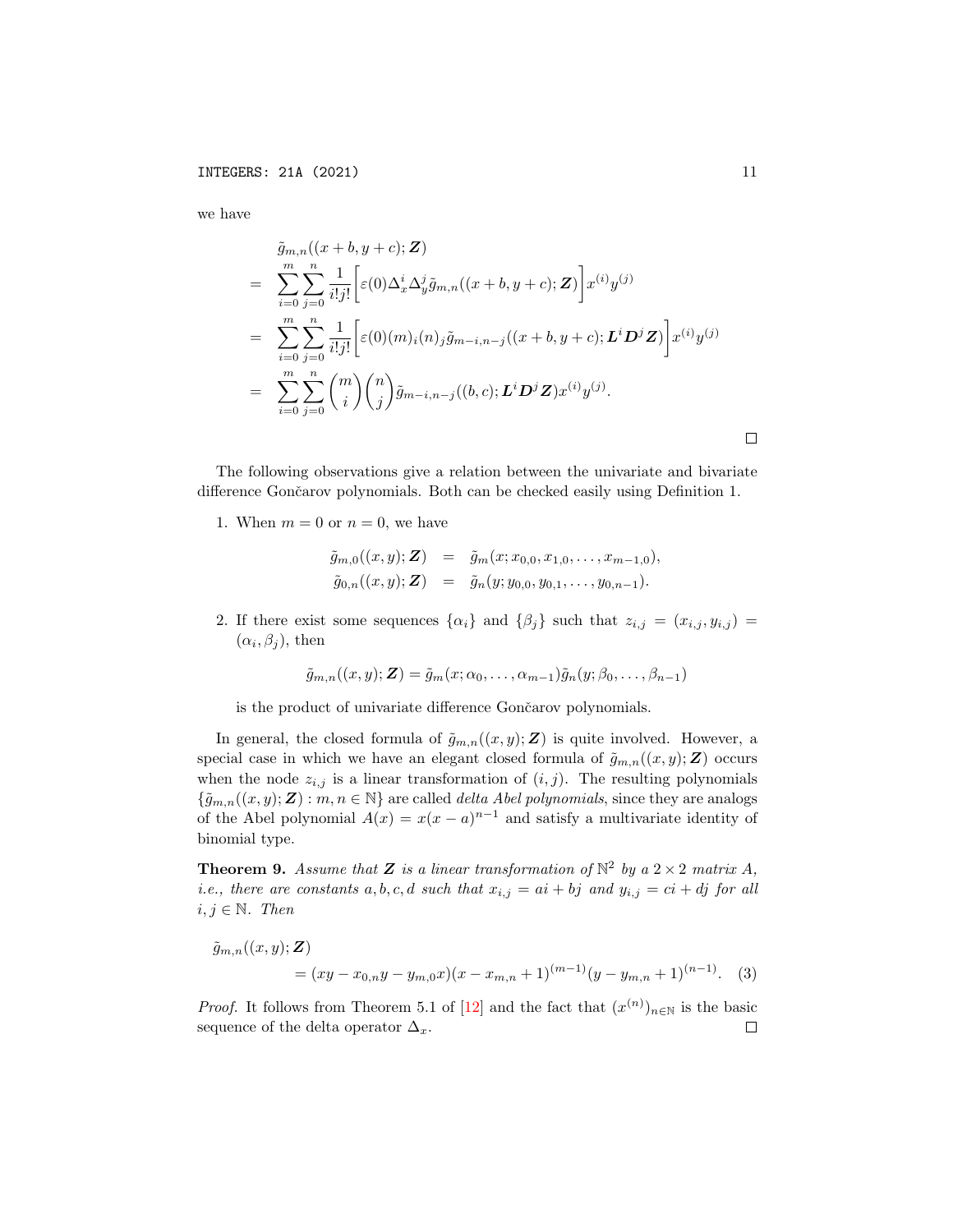## 4. Bivariate Difference Gončarov Polynomials and Integer Sequences

In this section we focus on the combinatorial significance of bivariate difference Gončarov polynomials. Just as the univariate difference Gončarov polynomials describe lattice paths with a right boundary, or equivalently non-decreasing integer sequences with an upper bound, the bivariate difference Gončarov polynomials capture the structure of a pair of non-decreasing integer sequences whose joint distribution is bounded by a set of constraints. First we introduce the combinatorial model and the necessary notations.

Let  $m, n \in \mathbb{N}$ , and suppose U is a set of weight-vectors

$$
\mathbf{U} = \{ (u_{i,j}, v_{i,j}) \in \mathbb{N}^2 : i, j \in \mathbb{N}, u_{i,j} \leq u_{i',j'}, v_{i,j} \leq v_{i',j'} \text{ whenever } (i,j) \leq (i',j') \}.
$$

Define  $D_{m,n}$  to be the directed graph having as vertices the points  $\{(i,j): 0 \leq j \leq n\}$  $i \leq m, 0 \leq j \leq n$  and having as edges all north steps  $N = (0, 1)$  and east steps  $E = (1,0)$  connecting its vertices. Assign every edge e of  $D_{m,n}$  a weight  $wt(e)$  by letting

$$
wt(e) = \begin{cases} u_{i,j} & \text{if } e \text{ is an east step from } (i,j) \text{ to } (i+1,j), \\ v_{i,j} & \text{if } e \text{ is a north step from } (i,j) \text{ to } (i,j+1). \end{cases}
$$

Given a lattice path P from the origin  $O = (0,0)$  to the point  $(m, n)$ , we write  $P = e_1e_2...e_{m+n}$ , where  $e_i \in \{E, N\}$ , to record the sequence of steps of P. Thus, P must have exactly  $m$  E-steps and  $n$  N-steps. Consider a pair of non-decreasing integer sequences  $(a, b)$  with  $a = (a_0, a_1, \ldots, a_{m-1})$  and  $b = (b_0, b_1, \ldots, b_{n-1})$ . We say that the pair  $(a, b)$  is bounded by P with respect to the set U if and only if, for  $r = 1, 2, \ldots, m + n$ ,

$$
\begin{cases} a_i < u_{i,j} \quad \text{if } e_r \text{ is an E-step from } (i,j) \text{ to } (i+1,j), \\ b_j < v_{i,j} \quad \text{if } e_r \text{ is a N-step from } (i,j) \text{ to } (i,j+1). \end{cases}
$$

**Example.** Let  $U = \{(u_{i,j}, v_{i,j}) : 0 \le i \le 3, 0 \le j \le 4\}$  be given by  $u_{i,j} = j + 1$ and  $v_{i,j} = i + 1$ . The pair  $(a, b)$  with  $a = (2, 2, 3)$  and  $b = (0, 0, 1, 3)$  is bounded by the lattice path  $P = NNEN EEN$  in bold in the figure below. Note that the lattice path bounding  $(a, b)$  may not be unique. For example,  $P' = NNEENEN$ is another such path.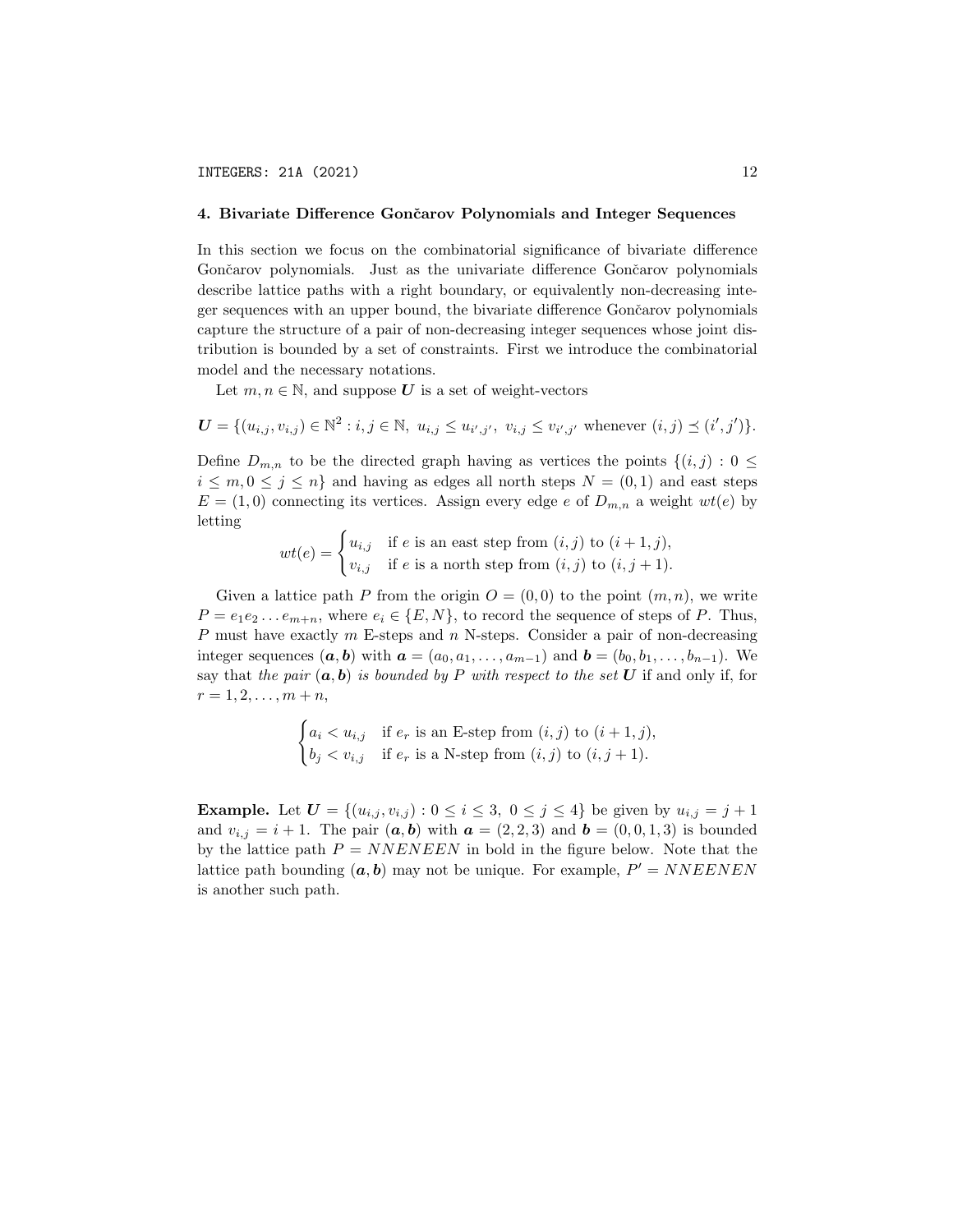

Let  $\mathcal{I}(m,n)$  be the set of pairs of integer sequences  $(a, b)$  such that

- 1.  $a = (a_0, a_1, ..., a_{m-1})$  satisfies  $0 \le a_0 \le a_1 \le ... \le a_{m-1} < x$ , and
- 2.  $\mathbf{b} = (b_0, b_1, ..., b_{n-1})$  satisfies  $0 \leq b_0 \leq b_1 \leq \cdots \leq b_{n-1} < y$ .

Denote by  $\mathcal{I}_{m,n}(P;U)$  the subset of  $\mathcal{I}(m,n)$  consisting of the pairs of sequences  $(a, b)$  that are bounded by P with respect to U. Our main result is the following theorem.

<span id="page-12-0"></span>**Theorem 10.** Assume  $x, y$  are positive integers. The bivariate difference Gončarov polynomial  $\tilde{g}_{m,n}((x,y); \mathbf{Z})$  counts the number of pairs of sequences in  $\mathcal{I}(m,n)$  that are bounded by some lattice path from O to  $A = (m, n)$ . Explicitly, we have

$$
\frac{1}{m!n!}\tilde{g}_{m,n}((x,y);\mathbf{Z})=\left|\bigcup_{P:O\to A}\mathcal{I}_{m,n}(P;\mathbf{U})\right|,
$$

where P ranges over all lattice paths from O to A which use  $N$ - and  $E$ - steps only, and the set  $\mathbf{U} = \{(u_{i,j}, v_{i,j}) : 0 \leq i \leq m, 0 \leq j \leq n\}$  is determined by  $\mathbf{Z}$  according to the relations  $u_{i,j} = x - x_{i,j}, v_{i,j} = y - y_{i,j}$ .

Note: For the validity of the combinatorial interpretation, in Theorem [10](#page-12-0) we assume that  $x_{i,j}, y_{i,j} \in \mathbb{N}$ ,  $0 \le x_{i,j} < x$ ,  $0 \le y_{i,j} < y$ , and  $x_{i,j} < x_{i'j'}$ ,  $y_{i,j} < y_{i',j}$ for all  $(i', j') \preceq (i, j) \preceq (m, n)$ .

*Proof.* Our proof uses a construction similar to that in Section 6 of  $[7]$ . For any pair of sequences  $\mathbf{c} = (\mathbf{a}, \mathbf{b}) \in \mathcal{I}(m, n)$ , we construct a subgraph  $G(\mathbf{c})$  of  $D_{m,n}$  as follows: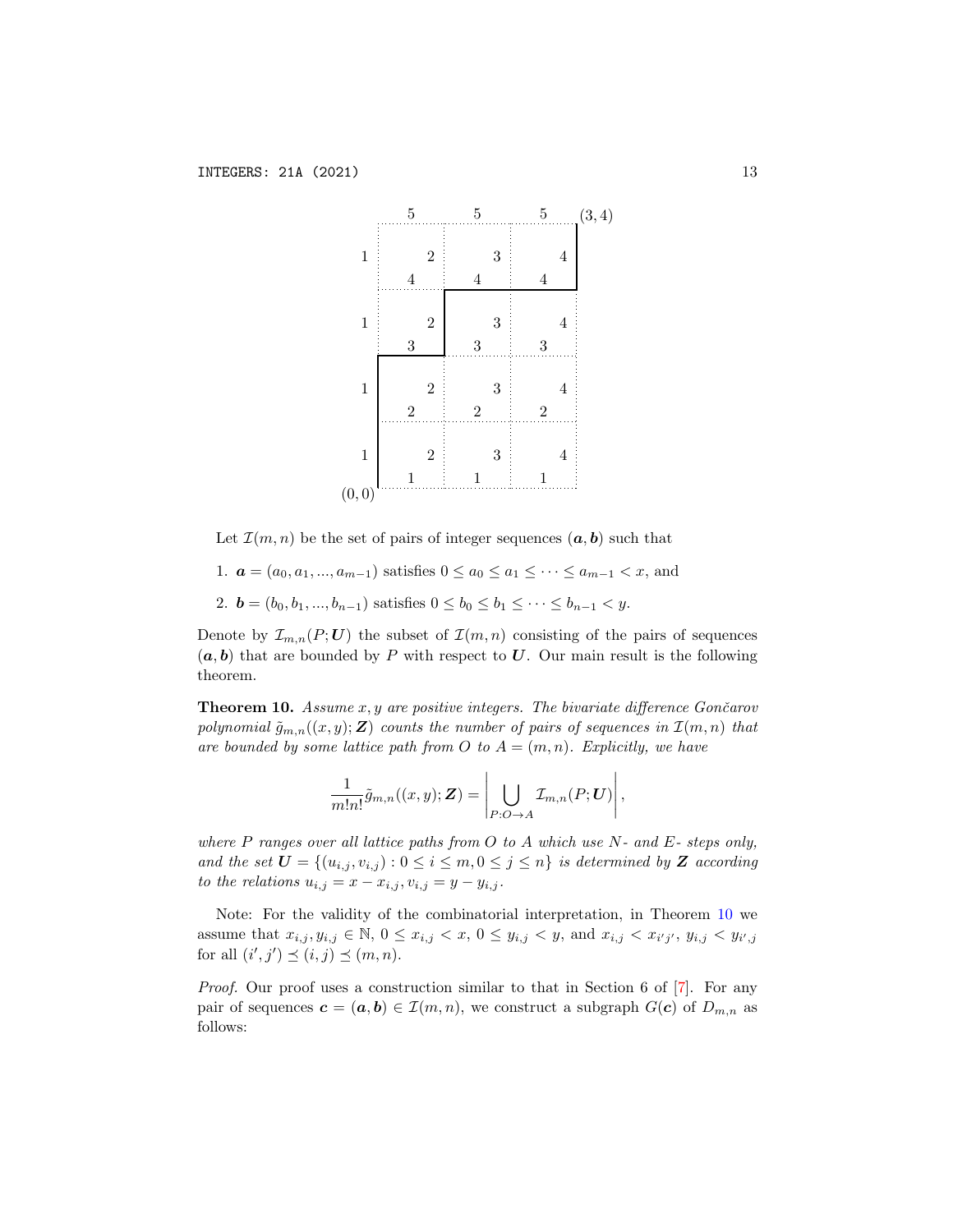- $O = (0, 0)$  is a vertex of  $G(c)$ .
- For any vertex  $(i, j)$  of  $G(c)$ ,
	- if  $a_i < u_{i,j}$ , then add the vertex  $(i+1, j)$  and the E-step  $\{(i, j), (i+1, j)\}$ to  $G(\boldsymbol{c})$ .
	- if  $b_j < v_{i,j}$ , then add the vertex  $(i, j+1)$  and the N-step  $\{(i, j), (i, j+1)\}$ to  $G(\boldsymbol{c})$ .

By definition  $G(c)$  is a connected graph containing at least the vertex O. By Lemmas 6.3 and 6.4 of [\[7\]](#page-19-1), we have that if edges  $\{(i, j), (i+1, j)\}\$  and  $\{(i, j), (i, j+1)\}\$ are both in  $G(c)$ ,  $\{(i+1,j), (i+1,j+1)\}$  and  $\{(i,j+1), (i+1,j+1)\}$  are also in  $G(c)$ . Furthermore, the set of vertices of  $G(c)$  has a unique maximal vertex  $v(c)$ under the order  $\preceq$ .

Define the set  $K_{m,n}(i,j) = \{c \in \mathcal{I}(m,n) : v(c) = (i,j)\}\)$ , and let  $k_{m,n}(i,j) =$  $|K_{m,n}(i,j)|$ . Then  $\mathcal{I}(m,n)$  is the disjoint union of all  $K_{m,n}(i,j)$  for  $0 \leq i \leq m$  and  $0 \leq j \leq n$ , and

$$
k_{m,n}(m,n) = |K_{m,n}(m,n)| = \left| \bigcup_{P: O \to A} \mathcal{I}_{m,n}(P;U) \right|.
$$

Now a pair of sequences  $\mathbf{c} = (\mathbf{a}, \mathbf{b})$  is in  $K_{m,n}(i, j)$  if and only if there exists a lattice path  $P: O \rightarrow (i, j)$  satisfying the following:

- The initial segments  $\mathbf{a}' = (a_0, \ldots, a_{i-1})$  and  $\mathbf{b}' = (b_0, \ldots, b_{j-1})$  are bounded by P with respect to U. That is,  $(a', b')$  is in  $K_{i,j}(i,j)$ . There are  $k_{i,j}(i,j)$ such pairs of initial segments.
- The integer sequence  $(a_i, \ldots, a_{m-1})$  satisfies  $u_{i,j} \leq a_i \leq \cdots \leq a_{m-1} \leq x-1$ .
- The integer sequence  $(b_j, \ldots, b_{n-1})$  satisfies  $v_{i,j} \leq b_j \leq \cdots \leq b_{n-1} \leq y-1$ .

Thus,

$$
k_{m,n}(i,j) = #\{\mathbf{c} = (\mathbf{a}, \mathbf{b}) : \mathbf{a}', \mathbf{b}' \text{ satisfy the three above conditions}\}
$$
  
=  $k_{i,j}(i,j) \binom{x-1-u_{i,j}+m-i}{m-i} \binom{y-1-v_{i,j}+n-j}{n-j}$   
=  $k_{i,j}(i,j) \frac{(x-u_{i,j})^{(m-i)}}{(m-i)!} \frac{(y-v_{i,j})^{(n-j)}}{(n-j)!}.$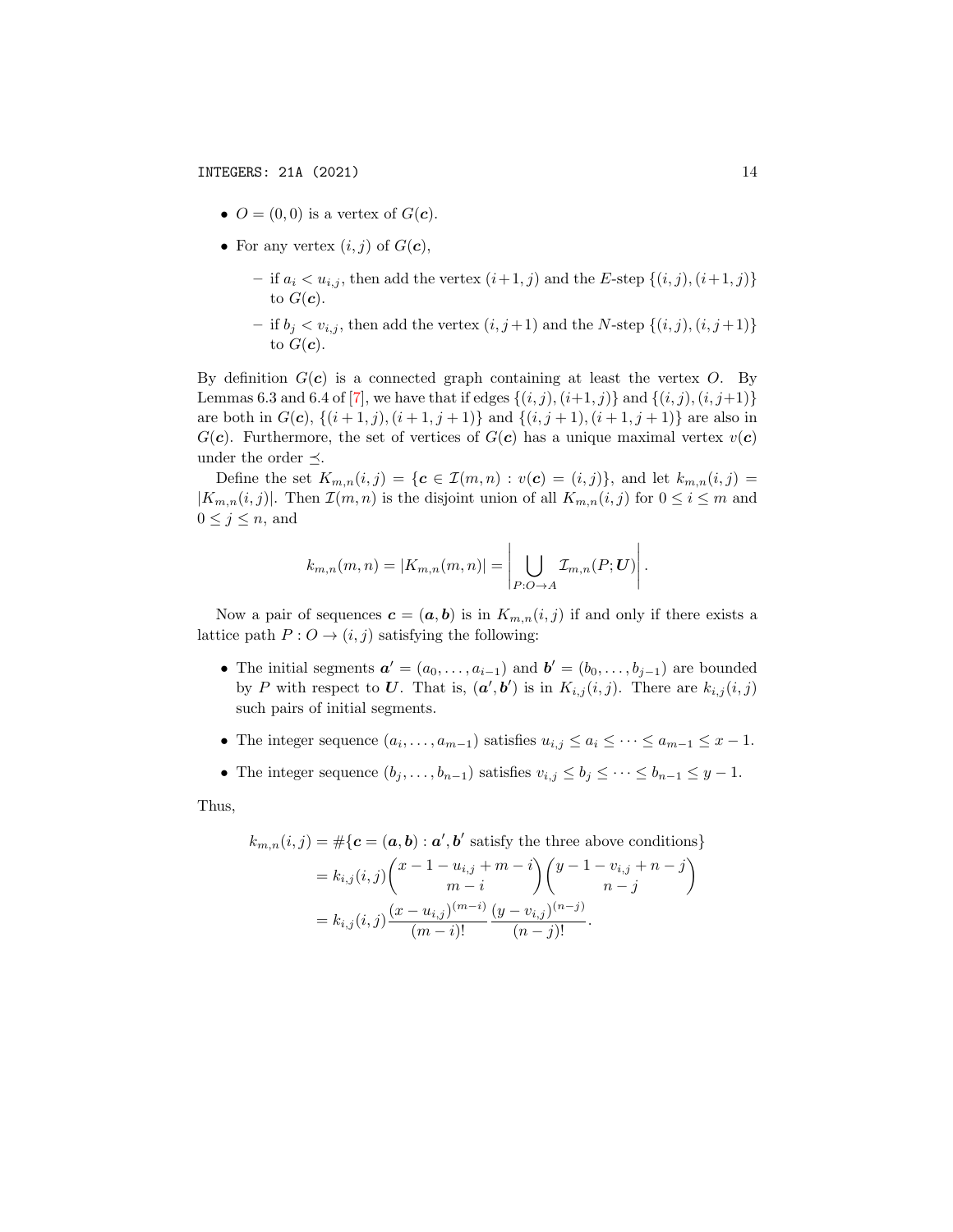Hence,

$$
\frac{x^{(m)}}{m!} \frac{y^{(n)}}{n!} = |\mathcal{I}(m, n)|
$$
  
= 
$$
\sum_{i=0}^{m} \sum_{j=0}^{n} k_{m,n}(i, j)
$$
  
= 
$$
\sum_{i=0}^{m} \sum_{j=0}^{n} \frac{(x - u_{i,j})^{(m-i)}}{(m-i)!} \frac{(y - v_{i,j})^{(n-j)}}{(n-j)!} k_{i,j}(i, j),
$$

or

$$
x^{(m)}y^{(n)} = \sum_{i=0}^{m} \sum_{j=0}^{n} {m \choose i} {n \choose j} (x - u_{i,j})^{(m-i)} (y - v_{i,j})^{(n-j)} i! j! k_{i,j} (i,j).
$$

Comparing this to the linear recursion formula in Equation [\(2\)](#page-7-2) and using the initial values  $\tilde{g}_{0,0}((x,y); \mathbf{Z}) = k_{0,0}(0,0) = 1$ , we conclude that  $\tilde{g}_{m,n}((x,y); \mathbf{Z}) =$  $m!n!k_{m,n}(m, n)$ , where  $z_{i,j} = (x_{i,j}, y_{i,j})$  with  $x_{i,j} = x - u_{i,j}$  and  $y_{i,j} = y - v_{i,j}$ .

<span id="page-14-0"></span>Corollary 2. Under the same assumptions of Theorem [10,](#page-12-0) we have

$$
\left|\bigcup_{P: O \to A} \mathcal{I}_{m,n}(P; \boldsymbol{U})\right| = \frac{1}{m!n!} \tilde{g}_{m,n}((0,0); -\boldsymbol{U}).
$$

*Proof.* It follows from Theorem [6,](#page-8-0) the shift-invariant formula, and the relation  $\mathbf{Z} =$  $(x, y) - U$ .  $\Box$ 

Recall that for a sequence of real numbers  $\mathbf{x} = (x_1, x_2, \dots, x_n)$ , the *i*-th order statistic,  $x_{(i)}$ , is the *i*-th term in the non-decreasing rearrangement  $x_{(1)} \leq x_{(2)} \leq$  $\cdots \leq x_{(n)}$  of **x**. In [\[7\]](#page-19-1), a generalized notion of 2-dimensional parking functions was introduced in terms of order statistic constraints on a double sequence.

**Definition 2.** Given a set of nodes  $\mathbf{U} = \{(u_{i,j}, v_{i,j}) : i, j \in \mathbb{N}\}\subset \mathbb{N}^2$  satisfying  $u_{i,j} \leq u_{i',j'}$  and  $v_{i,j} \leq v_{i',j'}$  when  $(i,j) \preceq (i',j')$ , a pair of non-negative integer sequences  $(a, b)$  with  $a = (a_0, a_1, \ldots, a_{m-1})$  and  $b = (b_0, b_1, \ldots, b_{n-1})$  is a 2-dimensional U-parking function if and only if the order statistics of  $(a, b)$  are bounded by some lattice path from the origin to  $(m, n)$  with respect to  $U$ .

Clearly the set  $K_{m,n}(m,n)$  consists of those 2-dimensional U-parking functions with non-decreasing sequences  $\boldsymbol{a}$  and  $\boldsymbol{b}$ . Following the convention in the univariate case, elements in  $K_{m,n}(m,n)$  are called 2-dimensional increasing U-parking functions, and we replace the notation  $K_{m,n}(m,n)$  with  $\mathcal{IPF}_{m,n}^{(2)}(\mathbf{U})$ . Hence Corollary [2](#page-14-0) gives a formula that enumerates the set  $\mathcal{IPF}_{m,n}^{(2)}(U)$ .

If there exist some sequences  $\alpha = (\alpha_0, \alpha_1, \dots)$  and  $\beta = (\beta_0, \beta_1, \dots)$  such that  $(u_{i,j}, v_{i,j}) = (\alpha_i, \beta_j)$ , then

$$
\frac{1}{m!n!}\tilde{g}_{m,n}((0,0);-U)=\frac{1}{m!}\tilde{g}_m(0;-\boldsymbol{\alpha})\cdot\frac{1}{n!}\tilde{g}_n(0;-\boldsymbol{\beta}).
$$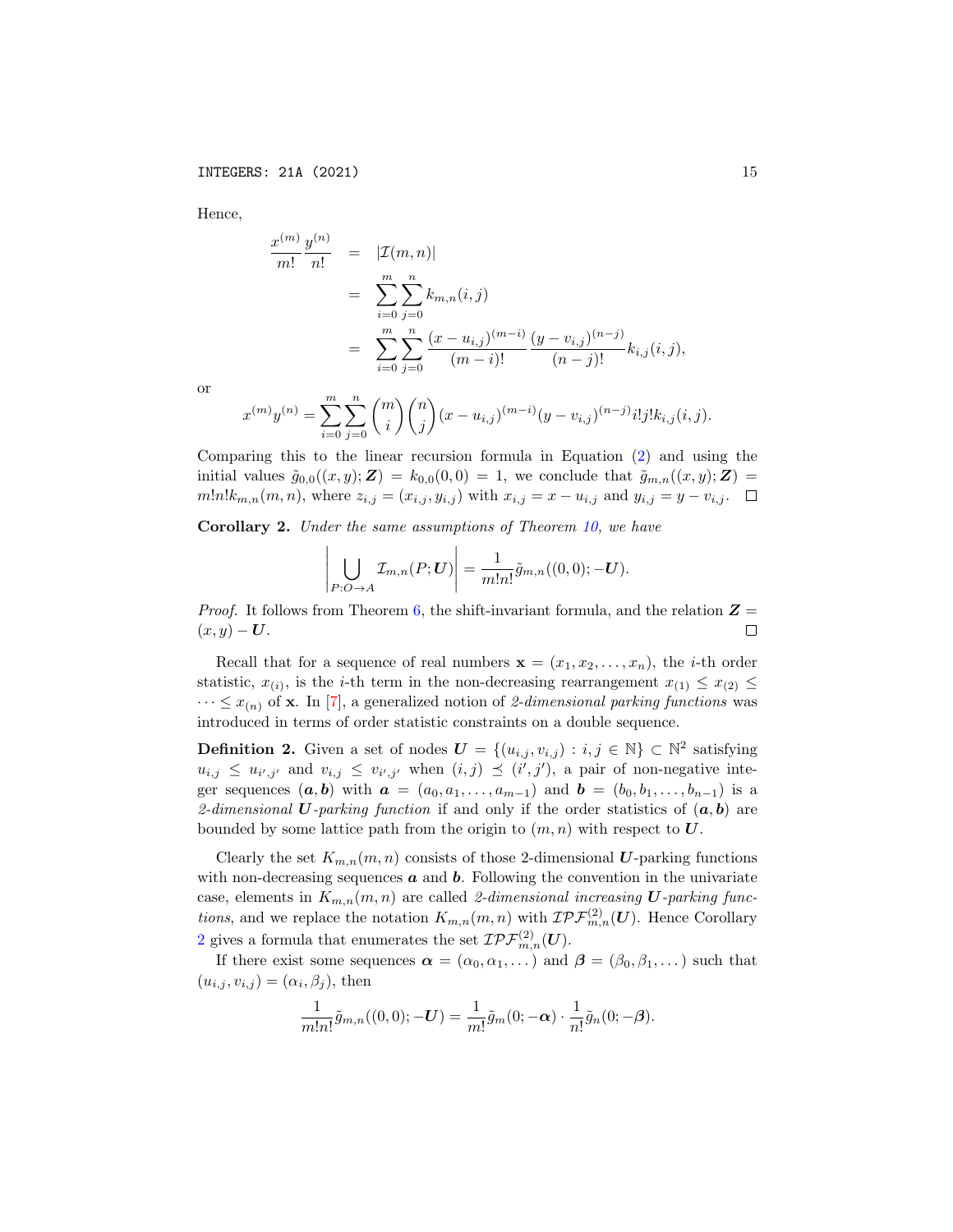In this case  $\mathcal{IPF}_{m,n}^{(2)}(U)$  is the direct product of the set of non-decreasing integer sequences of length m bounded by  $\alpha$  and the set of non-decreasing integer sequences of length *n* bounded by  $\beta$ .

A more interesting case is when the node-set  $U$  is obtained from  $\mathbb{N}^2$  by an affine transformation, i.e., there is a  $2 \times 2$  matrix A such that

<span id="page-15-0"></span>
$$
\left[\begin{array}{c}u_{i,j} \\ v_{i,j}\end{array}\right] = A \left[\begin{array}{c}i \\ j\end{array}\right] + \left[\begin{array}{c}s \\ t\end{array}\right].\tag{4}
$$

**Theorem 11.** Let  $U$  be given by Equation  $(4)$  and

$$
A = \left[ \begin{array}{cc} a & b \\ c & d \end{array} \right],
$$

with  $a, b, c, d, s, t \in \mathbb{N}$ . Then

$$
\begin{aligned}\n&\left|\mathcal{IPF}_{m,n}^{(2)}(U)\right| \\
&=\frac{1}{m!n!}(st+bnt+scm)(s+am+bn+1)^{(m-1)}(t+cm+dn+1)^{(n-1)}.\n\end{aligned}
$$

Proof. Using the shift invariant formula, we have

$$
\tilde{g}_{m,n}((0,0);-U) = \tilde{g}_{m,n}((s,t);Z),
$$

where the grid Z has nodes  $\{z_{i,j} = (x_{i,j}, y_{i,j}) : (0,0) \preceq (i,j) \preceq (m,n)\}\$  given by  $x_{i,j} = -ai - bj$  and  $y_{i,j} = -ci - dj$ . Using Equation [\(3\)](#page-10-1) in Theorem [9](#page-10-0) we obtain

$$
\tilde{g}_{m,n}((x,y);Z) = (xy + xy_{m,0} + yx_{0,n})(x + x_{m,n} + 1)^{(m-1)}(y + y_{m,n} + 1)^{(n-1)},
$$

which leads to the desired formula when substituted with  $x = s$  and  $y = t$ .  $\Box$ 

<span id="page-15-1"></span>**Corollary 3.** Let  $U$  be given by

$$
\left[\begin{array}{c}u_{i,j}\\v_{i,j}\end{array}\right]=\left[\begin{array}{cc}0&b\\c&0\end{array}\right]\left[\begin{array}{c}i\\j\end{array}\right]+\left[\begin{array}{c}1\\1\end{array}\right].
$$

Then

$$
\left| \mathcal{IPF}_{m,n}^{(2)}(\boldsymbol{U}) \right| = \frac{1 + bn + cm}{(1 + bn)(1 + cm)} {bn + m \choose m} {cm + n \choose n}.
$$

In particular, when  $b = c = 1$  in Corollary [3,](#page-15-1) the 2-dimensional increasing  $U$ parking functions coincide with the *increasing*  $(p, q)$ -parking functions defined by Cori and Poulalhon [\[5\]](#page-19-7), and Corollary [3](#page-15-1) gives the Narayana number

$$
\frac{1+m+n}{(1+m)(1+n)} \binom{m+n}{m} \binom{m+n}{n} = \frac{1}{1+m+n} \binom{1+m+n}{m} \binom{1+m+n}{n},
$$

agreeing with Proposition 14 of [\[5\]](#page-19-7).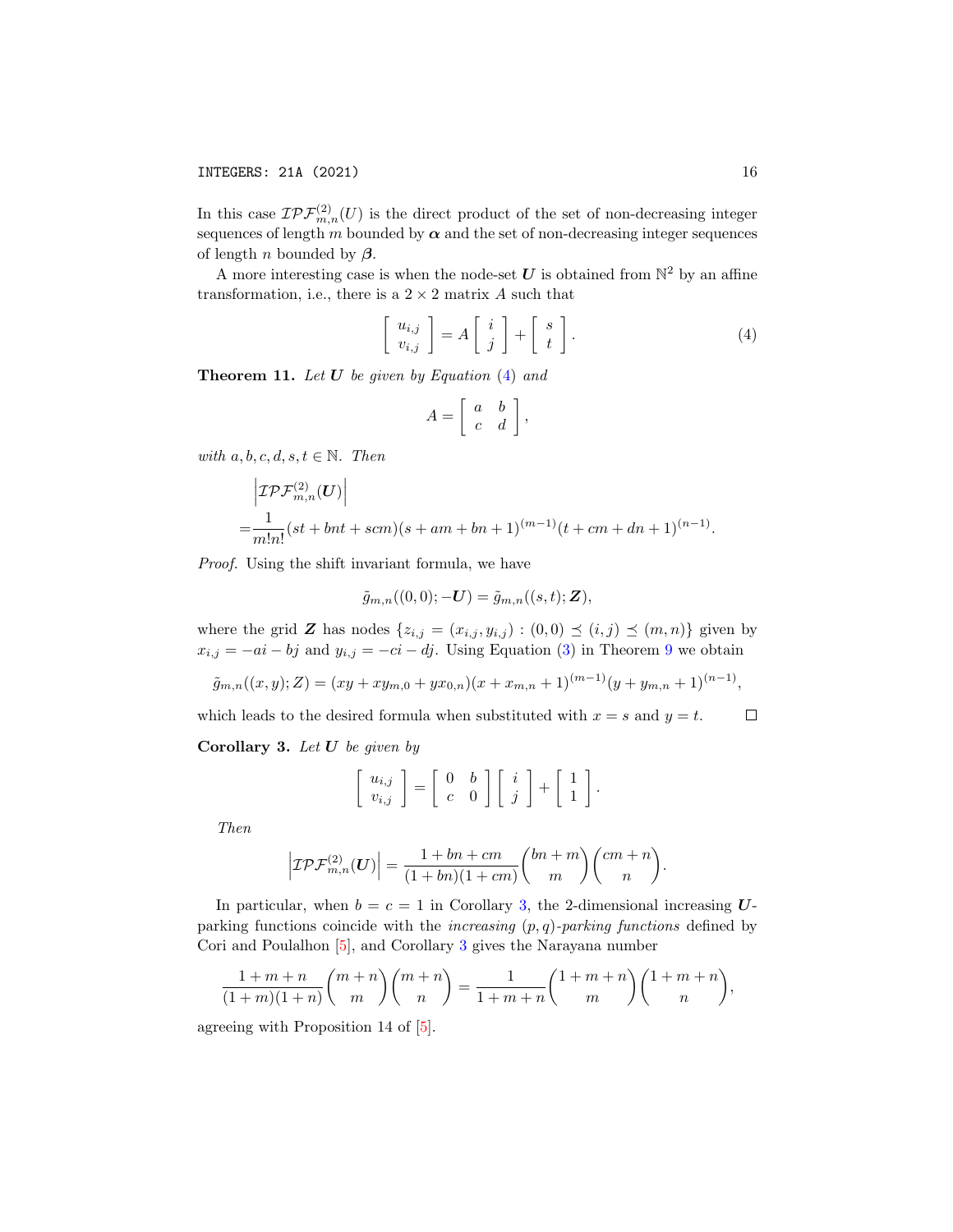## 5. Multivariate Cases

Let  $d \geq 1$  be a fixed integer. For a vector  $\mathbf{v} \in \mathbb{F}^d$ , we denote by  $v_j$  the j-th component of **v**. Given  $\mathbf{n} = (n_1, \ldots, n_d) \in \mathbb{N}^d$ , we set  $\mathbf{n}! = n_1! n_2! \cdots n_d!$ . For  $\mathbf{k}, \mathbf{n} \in \mathbb{N}^d, \mathbf{k} \preceq \mathbf{n}$  means  $k_i \leq n_i$  for all  $1 \leq i \leq d$ , and  $\binom{\mathbf{n}}{\mathbf{k}} = \binom{n_1}{k_1} \cdots \binom{n_d}{k_d}$ . With such notation in place, we can define the  $d$ -dimensional difference  $\overrightarrow{G}$ ončarov polynomials with respect to the system of difference operators  $(\Delta_{x_1}, \ldots, \Delta_{x_d})$ . Given a grid  $\mathbf{Z} = \{z_k \in \mathbb{F}^d : k \in \mathbb{N}^d\},\$  there is a unique polynomial  $t_n(\mathbf{x}; \mathbf{Z})$  of coordinate degree  $\mathbf{n} \in \mathbb{N}^d$  satisfying

$$
\varepsilon(z_{\mathbf{k}}) \Delta_{x_1}^{k_1} \cdots \Delta_{x_d}^{k_d} (t_{\mathbf{n}}(\mathbf{x};\boldsymbol{Z})) = \mathbf{n}!\delta_{\mathbf{k},\mathbf{n}}
$$

for all  $k \leq n$ . This polynomial is the multivariate difference Gončarov polynomial indexed by **n**, which we will denote by  $\tilde{g}_{n}(x; Z)$ . Theorems 2–9 can all be extended straightforwardly to d dimensions, where the summations are over the set  $\{k \in \mathbb{N}^d :$  $\mathbf{k} \preceq \mathbf{n}$ , and the binomial coefficient  $\binom{m}{i}\binom{n}{j}$  is replaced with  $\binom{\mathbf{n}}{\mathbf{k}}$ .

To generalize all definitions and results of Section 4 to d dimensions for  $d > 2$ , we must first define the d-dimensional analogs of the sets  $\mathcal{I}(m,n)$  and  $\mathcal{I}_{m,n}(P;U)$ . Let  $\mathbf{n} = (n_1, \ldots, n_d) \in \mathbb{N}^d$ , and fix a *d*-dimensional set of weight-vectors

 $\mathbf{U} = \{u_{\mathbf{k}} \in \mathbb{N}^d : \mathbf{k} \in \mathbb{N}^d, u_{\mathbf{k},i} \leq u_{\mathbf{k}',i} \text{ whenever } \mathbf{k} \preceq \mathbf{k}' \text{ and } 1 \leq i \leq d\},\$ 

where  $u_{\mathbf{k},i}$  is the *i*-th entry of the point  $u_{\mathbf{k}}$ . We can extend the weighted directed graph  $D_{m,n}$  to d dimensions by taking as vertices the points  $\{(k_1,\ldots,k_d): 0 \leq$  $k_i \leq n_i$  for all  $i = 1, \ldots, d$  and as edges all steps  $e_i$ ,  $1 \leq i \leq d$ , where  $e_i =$  $(0, \ldots, 0, 1, 0, \ldots, 0)$  has 1 in the *i*-th entry. An edge  $\ell$  from  $\mathbf{k} = (k_1, \ldots, k_i, \ldots, k_d)$ to  $(k_1, \ldots, k_i + 1, \ldots, k_d)$  is assigned the weight  $wt(\ell) = u_{\mathbf{k},i}$ .

Suppose  $P = \ell_1 \ell_2 \ldots \ell_n$  is any lattice path from the origin  $O = (0, \ldots, 0)$  to the point  $(n_1, \ldots, n_d)$ , where each  $\ell_i \in \{e_j : 1 \leq j \leq d\}$  and  $n = n_1 + \cdots + n_d$ . Consider a *d*-tuple of non-decreasing integer sequences  $(\boldsymbol{a}^{(1)}, \ldots, \boldsymbol{a}^{(d)})$ , where  $\boldsymbol{a}^{(i)}$  =  $(a_0^{(i)}, a_1^{(i)}, \ldots, a_{n_i-1}^{(i)})$  for  $1 \leq i \leq d$ . Then we say that  $(a^{(1)}, \ldots, a^{(d)})$  is bounded by P with respect to the set U if the following condition is satisfied for each  $r =$  $1, 2, \ldots, n: a_{k}^{(i)}$  $k_k^{(i)} < u_{\mathbf{k},i}$  if  $\ell_r$  is an  $\mathbf{e}_i$ -step from  $\mathbf{k} = (k_1, \ldots, k_i, \ldots, k_d)$  to  $(k_1, \ldots, k_i +$  $1, \ldots, k_d$ ).

For a fixed  $\mathbf{x} = (x_1, \dots, x_d) \in \mathbb{N}^d$ , let the set  $\mathcal{I}(\mathbf{n})$  consist of all d-tuples of non- $\text{decreasing integer sequences } (\boldsymbol{a}^{(1)}, \dots, \boldsymbol{a}^{(d)}) \in \mathbb{N}^{n_1} \times \cdots \mathbb{N}^{n_d} \text{ such that } 0 \leq \boldsymbol{a}_j^{(i)} < x_i$ for all  $1 \leq i \leq d$  and  $0 \leq j < n_i$ , and let  $\mathcal{I}_{n}(P; U)$  be the subset of  $\mathcal{I}(n)$  containing all d-tuples that are bounded by P with respect to  $\boldsymbol{U}$ . The following are the ddimensional analogs of Theorem [10](#page-12-0) and Corollary [2.](#page-14-0)

<span id="page-16-0"></span>**Theorem 12.** Let  $\mathbf{x} = (x_1, \ldots, x_d), \mathbf{n} = (n_1, \ldots, n_d) \in \mathbb{N}^d$  and  $\mathbf{Z} = \{z_i : i \in \mathbb{N}^d\} \subset$  $\mathbb{N}^d$ . The multivariate difference Gončarov polynomial  $\tilde{g}_{\bf n}({\bf x}; {\bf Z})$  gives the number of d-tuples of sequences in  $\mathcal{I}(n)$  that are bounded by some lattice path from the origin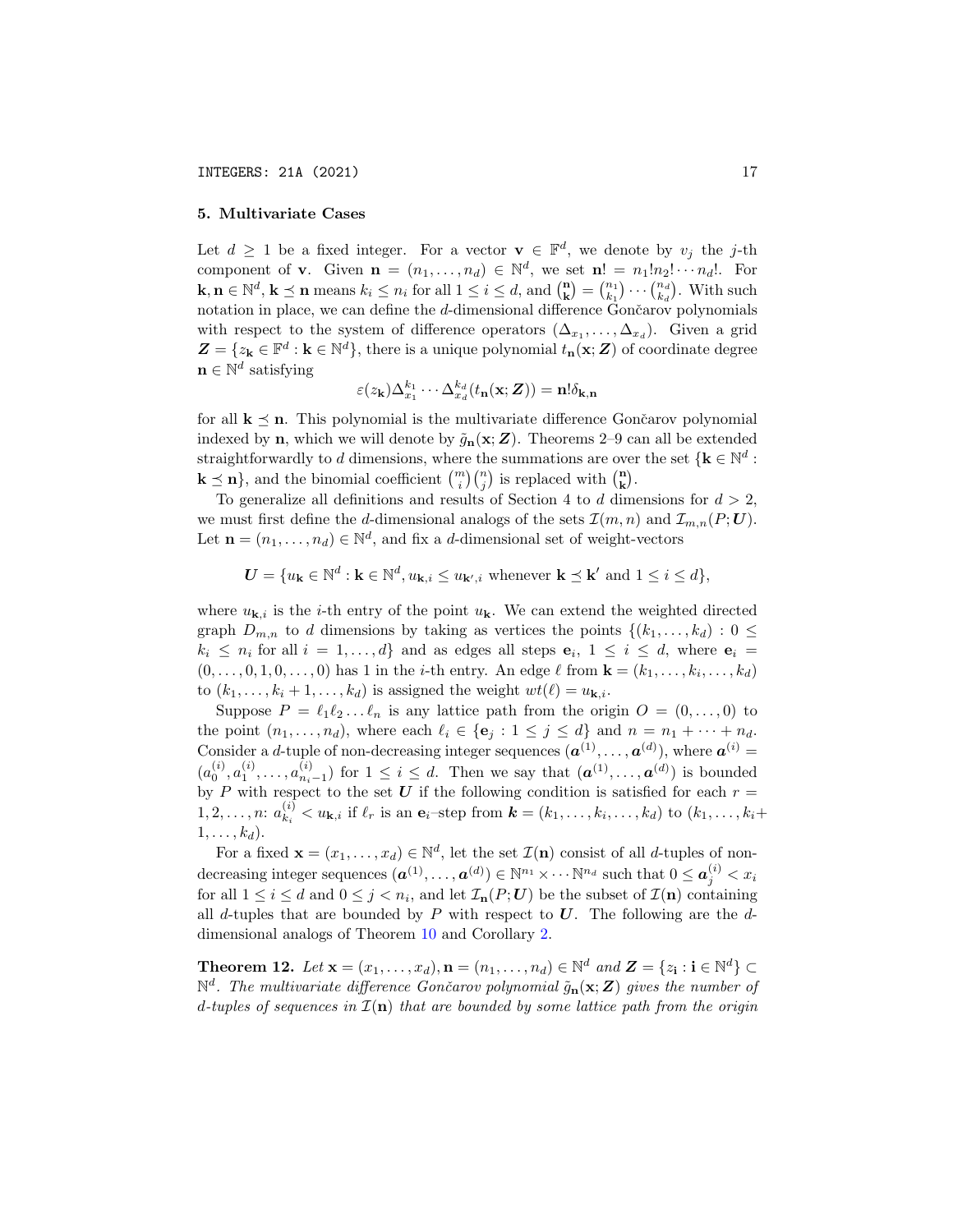to  $A = (n_1, \ldots, n_d)$ . In particular,

$$
\left| \bigcup_{P:O \to A} \mathcal{I}_{\mathbf{n}}(P;U) \right| = \frac{1}{\mathbf{n}!} \tilde{g}_{\mathbf{n}}(\mathbf{x}; \mathbf{Z}) = \frac{1}{\mathbf{n}!} \tilde{g}_{\mathbf{n}}((0,\dots,0); -\mathbf{U}),\tag{5}
$$

where the set  $\mathbf{U} = \{u_{\mathbf{k}} \in \mathbb{N}^d : \mathbf{k} \preceq \mathbf{n}\}\$ is defined by  $u_{\mathbf{k},i} = x_i - z_{\mathbf{k},i}$ .

As in the 2-dimensional case, we can define a d-dimensional  $U$ -parking function according to certain constraints imposed on the order statistics of a d-tuple.

**Definition 3.** Let  $d > 2$  be an integer. Given a set of nodes  $U = \{u_k \in \mathbb{F}^d : k \in \mathbb{R}^d\}$  $\mathbb{N}^d$  such that  $u_{\mathbf{k},i} \leq u_{\mathbf{k}',i}$  whenever  $\mathbf{k} \preceq \mathbf{k}'$  and  $1 \leq i \leq d$ , a *d*-tuple of integer sequences  $(\boldsymbol{a}^{(1)},\ldots,\boldsymbol{a}^{(d)})\in\mathbb{N}^{n_1}\times\cdots\times\mathbb{N}^{n_d}$  is a d-dimensional  $\boldsymbol{U}$ -parking function if and only if the order statistics of  $(a^{(1)}, \ldots, a^{(d)})$  are bounded by some lattice path from the origin to  $(n_1, \ldots, n_d)$  with respect to U.

Of particular importance to us are the  $d$ -dimensional increasing  $U$ -parking functions  $(a^{(1)}, \ldots, a^{(d)})$ , which have non-decreasing constituent sequences  $a^{(1)}, \ldots, a^{(d)}$ . Using notation consistent with the bivariate case, we will denote the set of all ddimensional increasing U-parking functions by  $\mathcal{IPF}_{\mathbf{n}}^{(d)}(U)$ . Note then that the set  $\mathcal{IPF}_{\mathbf{n}}^{(d)}(\mathbf{U})$  is equivalent to the union of the sets  $\mathcal{I}_{\mathbf{n}}(P;U)$  over all lattice paths P from the origin to  $A = (n_1, \ldots, n_d)$ , so that Theorem [12](#page-16-0) also yields a formula for  $\# \mathcal{IPF}_{\mathbf{n}}^{(d)}(\boldsymbol{U})$  in terms of a multivariate difference Gončarov polynomial.

In the following we enumerate the set  $\mathcal{IPF}_{\mathbf{n}}^{(d)}(U)$  when the node-set  $U$  is affine, meaning there exists a  $d \times d$  matrix A and vector  $\mathbf{s} = (s_1, \dots, s_d) \in \mathbb{F}^d$  such that  $u_{\mathbf{k}} = A\mathbf{k} + \mathbf{s}$  for all  $\mathbf{k} \in \mathbb{N}^d$ , where  $\mathbf{k}, u_{\mathbf{k}}$ , and s are treated as column vectors. We express such an affine node-set  $U$  by  $U = A\mathbb{N}^d + \mathbf{s}$ . Increasing U-parking functions associated to affine U relate to the notion of  $(p_1, p_2, \ldots, p_d)$ -parking functions in [\[5\]](#page-19-7) and the notion of G-parking functions  $[15]$ , when G is a complete d-partite graph with a distinguished root.

We use a closed formula for d-dimensional delta Abel polynomials proved in Theorem 6.1 of [\[12\]](#page-20-3). The following statement is specialized to the system of operators  $(\Delta_{x_1}, \ldots, \Delta_{x_d}).$ 

<span id="page-17-0"></span>**Theorem 13.** [\[12\]](#page-20-3) Let **x**, **n**, and **Z** be as in Theorem [12,](#page-16-0) and suppose  $\mathbf{Z} = A\mathbb{N}^d$ for some  $d \times d$  matrix  $A = (a_{i,j})$ . Let  $B = (b_{i,j})$  be the  $d \times d$  diagonal matrix defined by  $b_{i,i} = x_i - z_{n,i}$ , and let  $C = (c_{i,j})$  be the  $d \times d$  matrix defined by  $c_{i,j} = z_{n_i \mathbf{e}_i,j}$ . Then

$$
\tilde{g}_{\mathbf{n}}(\mathbf{x}; \mathbf{Z}) = \det(B+C) \prod_{i=1}^{d} (x_i - z_{\mathbf{n},i} + 1)^{(n_i - 1)}.
$$

Theorem [13](#page-17-0) yields the following result on the enumeration of d-dimensional increasing  $U$ -parking functions.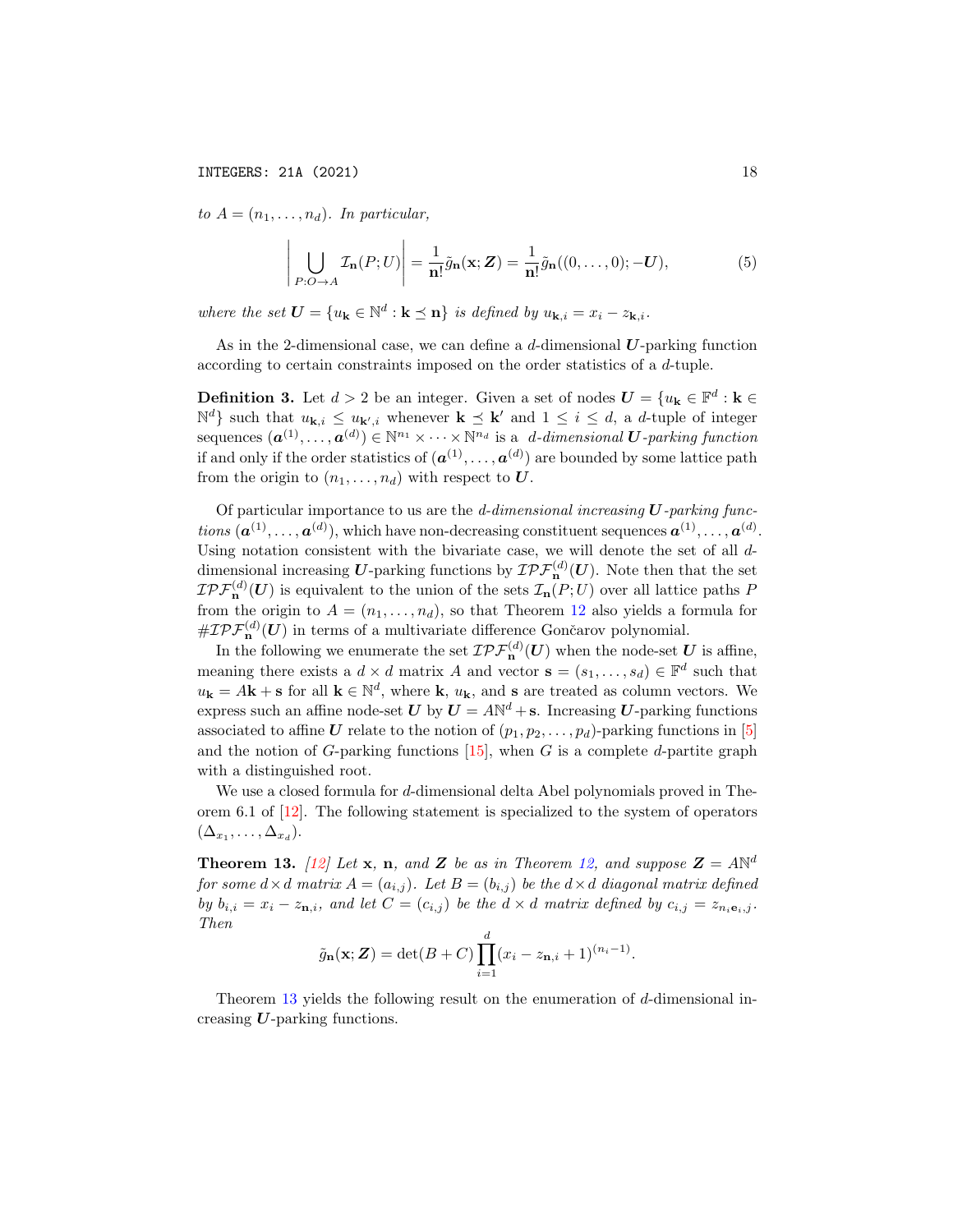INTEGERS: 21A (2021) 19

<span id="page-18-0"></span>**Corollary 4.** Let **x** and **n** be as in Theorem [12,](#page-16-0) and suppose  $U = A N^d + s$  for some  $d \times d$  matrix  $A = (a_{i,j})$  and  $\mathbf{s} = (s_1, \ldots, s_d) \in \mathbb{Z}^d$ . Let  $B = (b_{i,j})$  be the  $d \times d$ diagonal matrix defined by  $b_{i,i} = x_i + z_{n,i}$ , and let  $C = (c_{i,j})$  be the  $d \times d$  matrix defined by  $c_{i,j} = -z_{n_i \mathbf{e}_i,j}$ , where  $\mathbf{Z} = A\mathbb{N}^d$ . Then

$$
\#\mathcal{IPF}_{\mathbf{n}}^{(d)}(\boldsymbol{U}) = \frac{1}{\mathbf{n}!} \det(B+C) \prod_{i=1}^{d} (s_i + z_{\mathbf{n},i} + 1)^{(n_i-1)}.
$$

Proof. From Theorem [12](#page-16-0) and the shift-invariant property of Gončarov polynomials, we have

$$
\#\mathcal{IPF}_{\mathbf{n}}^{(d)}(\boldsymbol{U})=\frac{1}{\mathbf{n}!}\tilde{g}_{\mathbf{n}}(\mathbf{0};-\boldsymbol{U})=\frac{1}{\mathbf{n}!}\tilde{g}_{\mathbf{n}}(\mathbf{s};-\mathbf{Z}).
$$

Then we use Theorem [13](#page-17-0) and notice that the transition matrix for the grid  $-Z$  is  $-A.$  $\Box$ 

<span id="page-18-1"></span>**Corollary 5.** Suppose  $U = A\mathbb{N}^d + s$ , where  $A = (a_{i,j})$  is a  $d \times d$  matrix with

$$
a_{i,j} = \begin{cases} \alpha_j & \text{if } i \neq j \\ 0 & i = j \end{cases}
$$

and  $\mathbf{s} = (s_1, \ldots, s_d) \in \mathbb{Z}^d$ . Then we have

$$
\#\mathcal{IPF}_{\mathbf{n}}^{(d)}(\mathbf{U}) = \frac{1}{\mathbf{n}!} \left(1 - \sum_{j=1}^{d} \frac{\alpha_j n_j}{s_j + N}\right) \prod_{i=1}^{d} (s_i + N)(s_i + N - \alpha_i n_i + 1)^{(n_i - 1)},
$$

where  $N = \sum_{i=1}^{d} \alpha_i n_i$ .

 $\overline{\phantom{a}}$  $\overline{\phantom{a}}$  $\overline{\phantom{a}}$  $\overline{\phantom{a}}$ I  $\overline{\phantom{a}}$  $\overline{\phantom{a}}$  $\overline{\phantom{a}}$  $\overline{\phantom{a}}$  $\overline{\phantom{a}}$  $\overline{\phantom{a}}$  $\overline{\phantom{a}}$  $\mid$ 

*Proof.* The result follows from Corollary [4](#page-18-0) and the computation of  $det(B+C)$ , where B and C are the  $d \times d$  matrices defined in Theorem [13.](#page-17-0) Let  $N = \sum_{i=1}^{d} \alpha_i n_i$ . We have

$$
B + C = \begin{bmatrix} s_1 + N - \alpha_1 n_1 & -\alpha_1 n_1 & \cdots & -\alpha_1 n_1 \\ -\alpha_2 n_2 & s_2 + N - \alpha_2 n_2 & \cdots & -\alpha_2 n_2 \\ \vdots & \vdots & \ddots & \vdots \\ -\alpha_d n_d & -\alpha_d n_d & \cdots & s_d + N - \alpha_d n_d \end{bmatrix},
$$

Subtracting column j–1 from column j for  $j = d, d-1, \ldots, 2$ , we get that  $\det(B+C)$ equals

$$
s_{1} + N - \alpha_{1}n_{1} - s_{1} - N \qquad 0 \qquad \cdots \qquad 0 \qquad 0
$$
  
\n
$$
-\alpha_{2}n_{2} \qquad s_{2} + N \qquad -s_{2} - N \qquad \cdots \qquad 0 \qquad 0
$$
  
\n
$$
-\alpha_{3}n_{3} \qquad 0 \qquad s_{3} + N \qquad \cdots \qquad 0 \qquad 0
$$
  
\n
$$
\vdots \qquad \vdots \qquad \vdots \qquad \ddots \qquad \vdots \qquad \vdots
$$
  
\n
$$
-\alpha_{d-1}n_{d-1} \qquad 0 \qquad 0 \qquad \cdots \qquad s_{d-1} + N \qquad -s_{d-1} - N
$$
  
\n
$$
-\alpha_{d}n_{d} \qquad 0 \qquad 0 \qquad \cdots \qquad 0 \qquad s_{d} + N
$$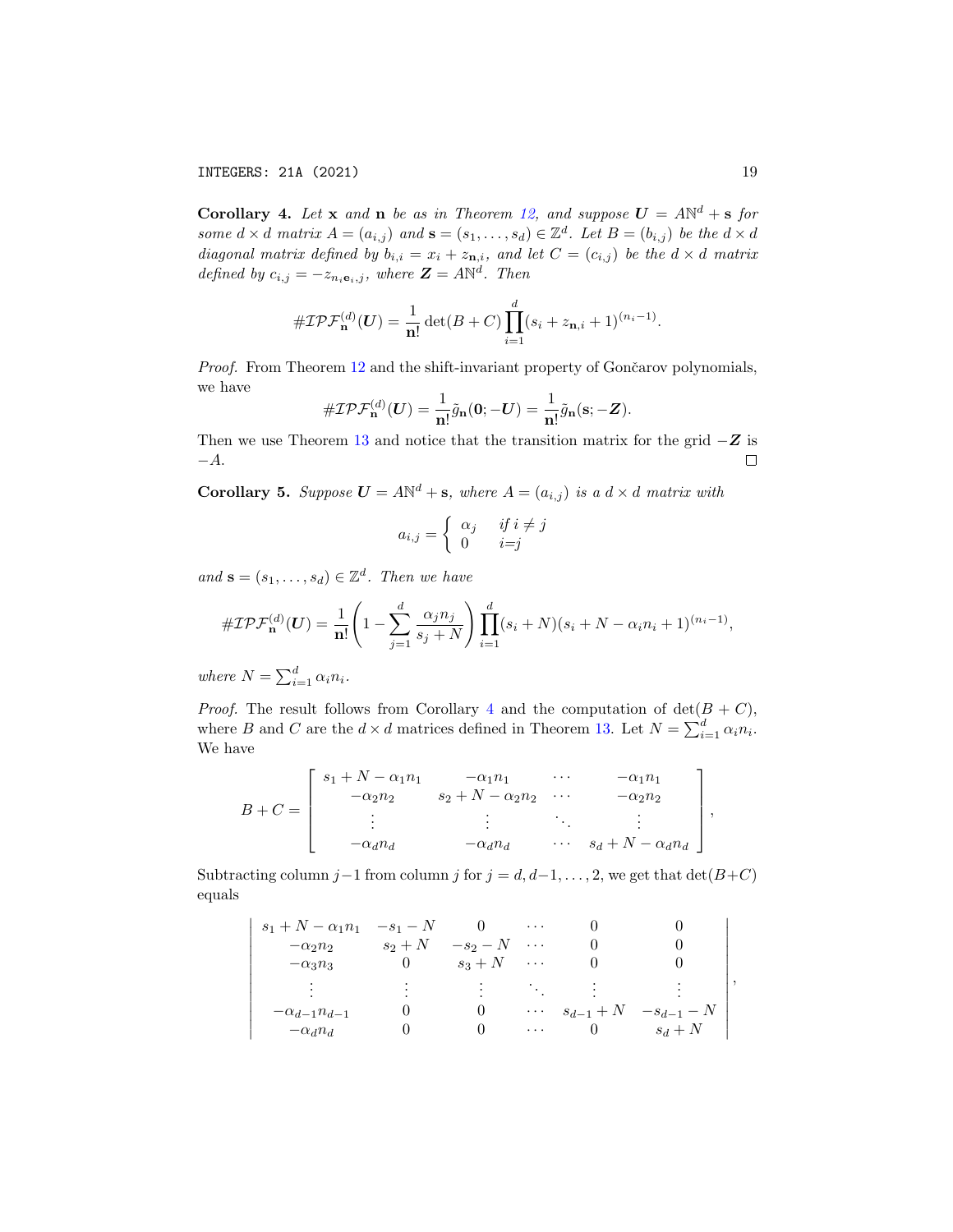which is

$$
(s_1 + N - \alpha_1 n_1) \prod_{i=2}^d (s_i + N) + \sum_{i=2}^d (-1)^{1+i} (-\alpha_i n_i) \left[ \prod_{j=1}^{i-1} (-s_j - N) \right] \left[ \prod_{j=i+1}^d (s_j + N) \right]
$$

$$
= \left( 1 - \sum_{j=1}^d \frac{\alpha_j n_j}{s_j + N} \right) \prod_{i=1}^d (s_i + N).
$$

Then Corollary [5](#page-18-1) is obtained from Corollary [4](#page-18-0) with  $z_{n,i} = u_{n,i} - s_i = N - \alpha_i n_i$ .  $\Box$ 

When  $\alpha_i = s_i = 1$  for all  $1 \leq i \leq d$  in Corollary 18, the second and the third authors showed in  $[17]$  that the set of d-dimensional increasing  $U$ -parking functions is precisely the set of increasing  $(p_1, p_2, \ldots, p_d)$ -parking functions described by Cori and Poulalhon [\[5\]](#page-19-7). According to Proposition 19 of [\[5\]](#page-19-7), the latter are counted by the formula

$$
\frac{1}{N+1} \prod_{i=1}^d \binom{N+1}{n_i},
$$

which matches the value for  $\#\mathcal{IPF}_\mathbf{n}^{(d)}(\bm{U})$  given by Corollary  $5$  after simple algebraic manipulation.

## References

- <span id="page-19-2"></span>[1] A. Adeniran, C. Yan, Gončarov polynomials in partition lattices and exponential families, Adv. in Appl. Math. **126** (2021), 102045.
- <span id="page-19-6"></span>[2] A. Adeniran, C. Yan, On increasing and invariant parking sequences, Australas. J. Combin. 79(1) (2021), 167–182.
- <span id="page-19-3"></span>[3] R. P. Boas, R. C. Buck, Polynomial Expansion of Analytic Functions, Springer, Heiderberg, 1958.
- <span id="page-19-5"></span>[4] S. Butler, R.Graham, C. Yan. Parking distributions on trees, Eur. J. Combin. 65 (2017), 168-185.
- <span id="page-19-7"></span>[5] R. Cori, D. Poulalhon, Enumeration of  $(p, q)$ -parking functions, *Discrete Math.* 256 (2002), 609-623.
- <span id="page-19-0"></span>[6] V. L. Gončarov, The Theory of Interpolation and Approximation of Functions, Gostekhizdat: Moscow, 1954.
- <span id="page-19-1"></span>[7] N. Khare, R. Lorentz, C. Yan, Bivariate Gončarov polynomials and integer sequences, Sci. China Math. 57 (2014), 1561-1578.
- <span id="page-19-4"></span>[8] C. F. Krattehthaler, Lattice path enumeration, in Handbook of Enumerative Combinatorics, 589–678, Discrete Math. Appl. (Boca Raton), CRC Press, Boca Raton, FL, 2015.